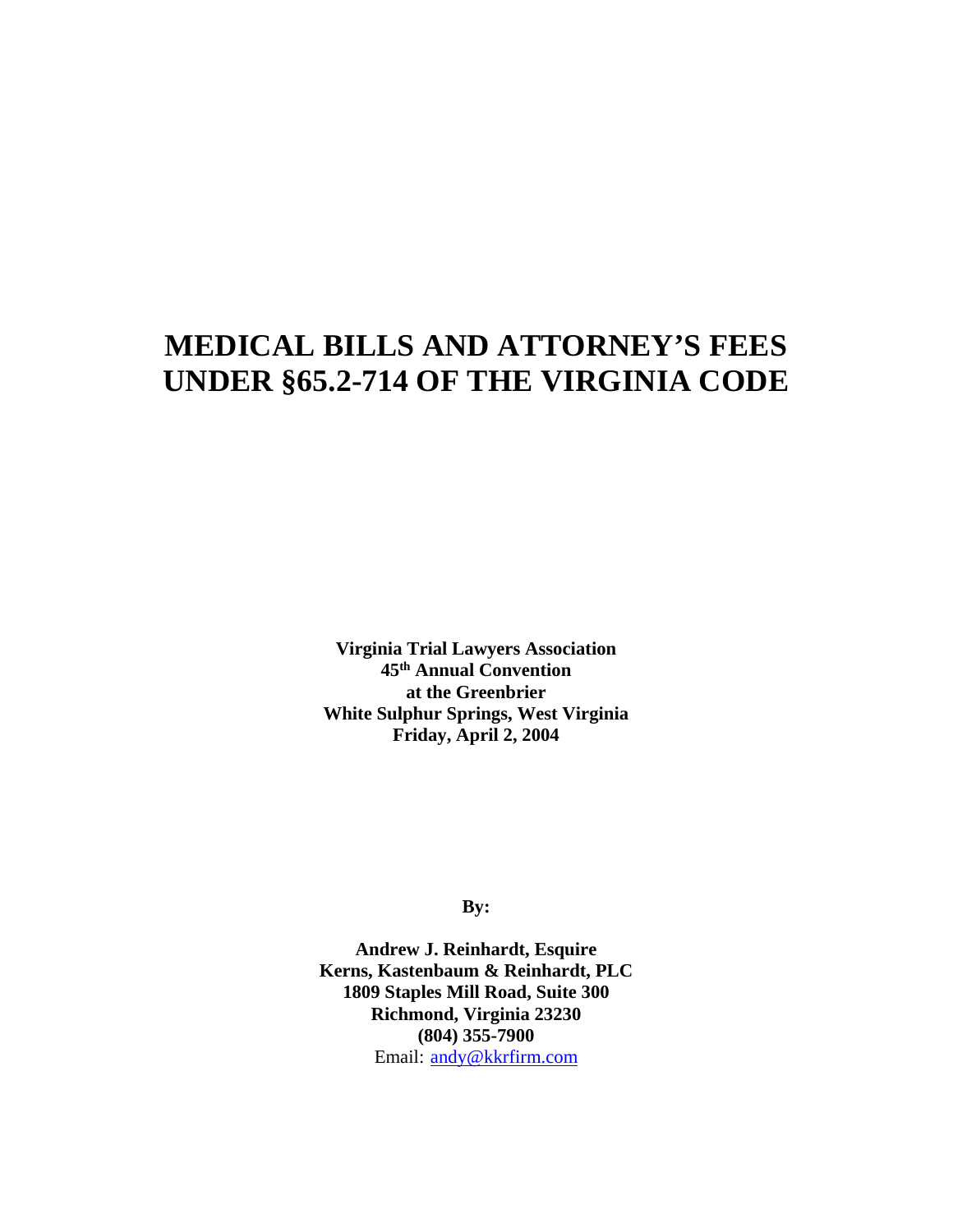# **Part A: Medical Billing in Workers' Compensation**

#### **I. Commission's exclusive jurisdiction pursuant to §65.2-714**

The Workers' Compensation Commission has exclusive jurisdiction over fees of health care providers treating Workers' Compensation claimants pursuant to §65.2-714 of the Virginia Code Combustion Engineering, Inc. v. Lafon, 22 Va. App. 235, 468 S.E2d 698 (1996). There are several requirements to an employer's<sup>\*</sup> responsibility for paying a bill. Pursuant to Section 714, if: 1) a medical provider is treating a compensable work injury; 2) that provider is an authorized treating physician in the referral chain; and 3) the care provided is reasonable, necessary and related to the work injuries, the medical bills of that provider should be paid by the employer. Watkins v. Halco Engineering, Inc., 225 Va 97, 300 S.E. 2d 761 (1983); Selman v. McGuire Group Service, Inc., 77 O.W.C. 18 (1998); Boettger v. Div. of Motor Vehicles, 64 O.I.C. 51 (1995). However, in order for health care providers to be entitled to collect fees from an employer, they must provide medical reports to the employer within a reasonable time. §65.2-714A of the Virginia Code. See also §65.2-604 of the

 $\overline{a}$ 

<sup>\*</sup> The term employer is used interchangeably with Workers' Compensation carrier since the employer's obligations are typically administered by the carrier.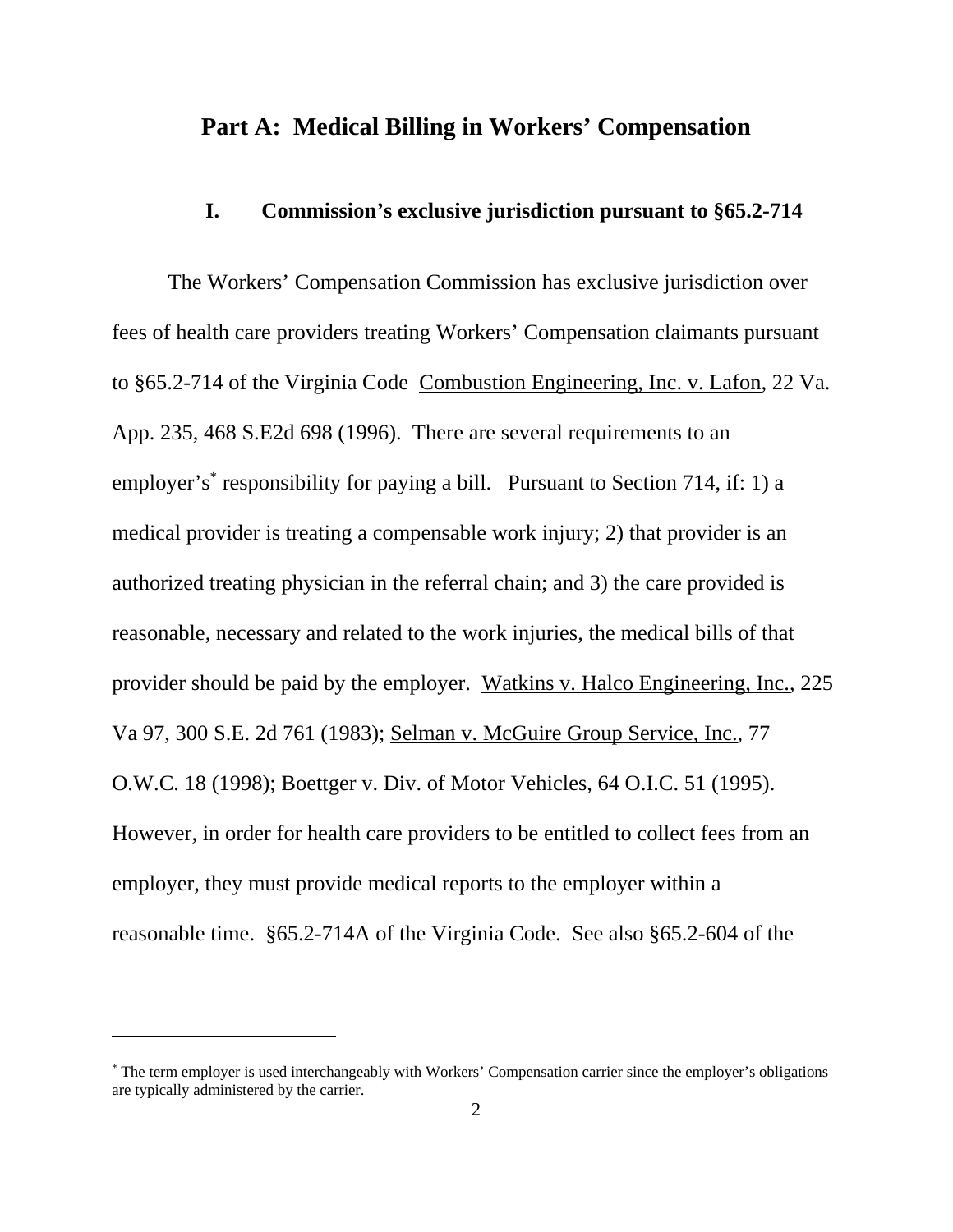Virginia Code. Parks v. Systems Engineering Associates Corporation, 66 O.I.C. 104 (1987). Nonetheless, health care providers are not permitted to bill for case management and/or normal medical reports. Fox v. Waffle House, VWC File No. 194-57-70 (April 30, 2001). In addition, the employer's responsibility for specific medical bills may not be ripe until the carrier has been furnished with copies of the bills and afforded an opportunity to conduct an audit. Mann v. Old Dominion Peanut Corporation, VWC File No. 176-33-87 (September 18, 2000).

#### **II. No balance billing or collection permitted, peer reviews**

 Ultimately, when a medical bill has been paid by the employer, a health care provider is not permitted to balance bill the injured employee in connection with that medical treatment. §65.2-714D of the Virginia Code. Also, during the pendency of litigation at the Commission regarding the bill, the provider may not attempt to collect the unpaid bill from the injured worker. §65.2-601.1 of the Virginia Code.

 In the event a dispute arises, contests on the reasonableness of medical charges can be referred to a peer review committee established pursuant to §65.2- 1300 to 1310 of the Virginia Code. However, a peer review committee may not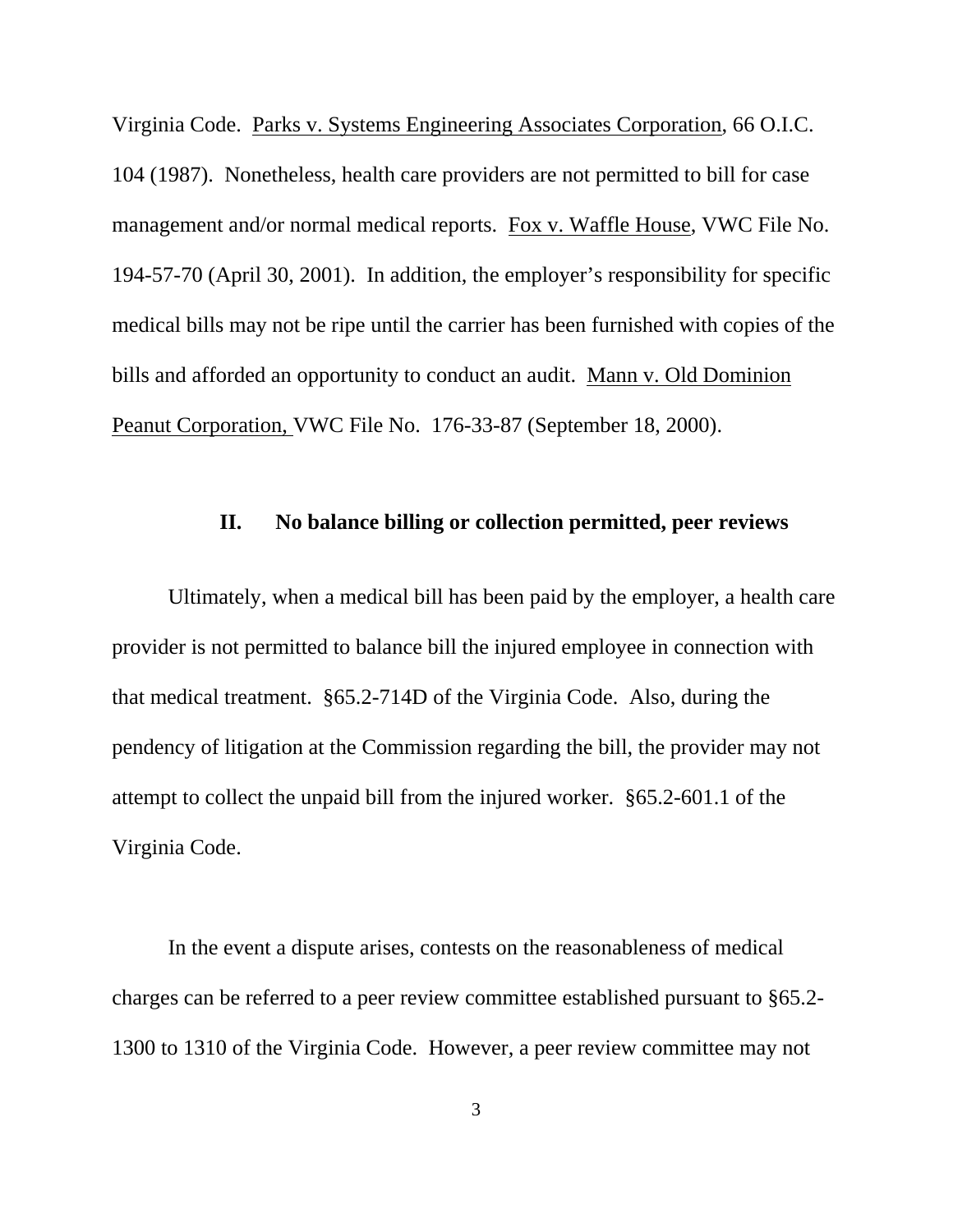rule upon medical expenses previously approved or ruled upon by the Commission. Jenkins v. Chase Bag Company, 62 O.I.C. 247 (1983). It also seems that the peer reviews are principally designed to adjust overcharges by providers as opposed to underpayments by employers. See §65.2-1306; Davis v. Rosso & Mastracco, t/a Giant Open Air, 69 O.I.C. 211 (1990).

#### **III. Prevailing rate in community is rule of thumb**

 The general rule of thumb in regards to payment of medical services provided in Workers' Compensation cases is that the employer is responsible to pay medical charges at the prevailing rate in the "same community". §65.2-605 of the Virginia Code. The "same community" refers to the city, county or town in which the medical care provider practices. Hopkins v. Fairfax County School Board, 73 O.W.C. 168 (1994). Without evidence to the contrary, medical bills received by the injured worker are considered "prima facia" evidence that the bills are reasonable and that the treatment was necessary. Blevens v. Williamsburg Pottery, 75 O.W.C. 103 (1996). Therefore, upon proper submission of those bills by the claimant or provider (i.e. with CPT Codes, etc.), the employer alleging excessive or unnecessary doctor's fees must prove that the costs exceed the prevailing rate in the community for the same or comparable services. Korsh v.

4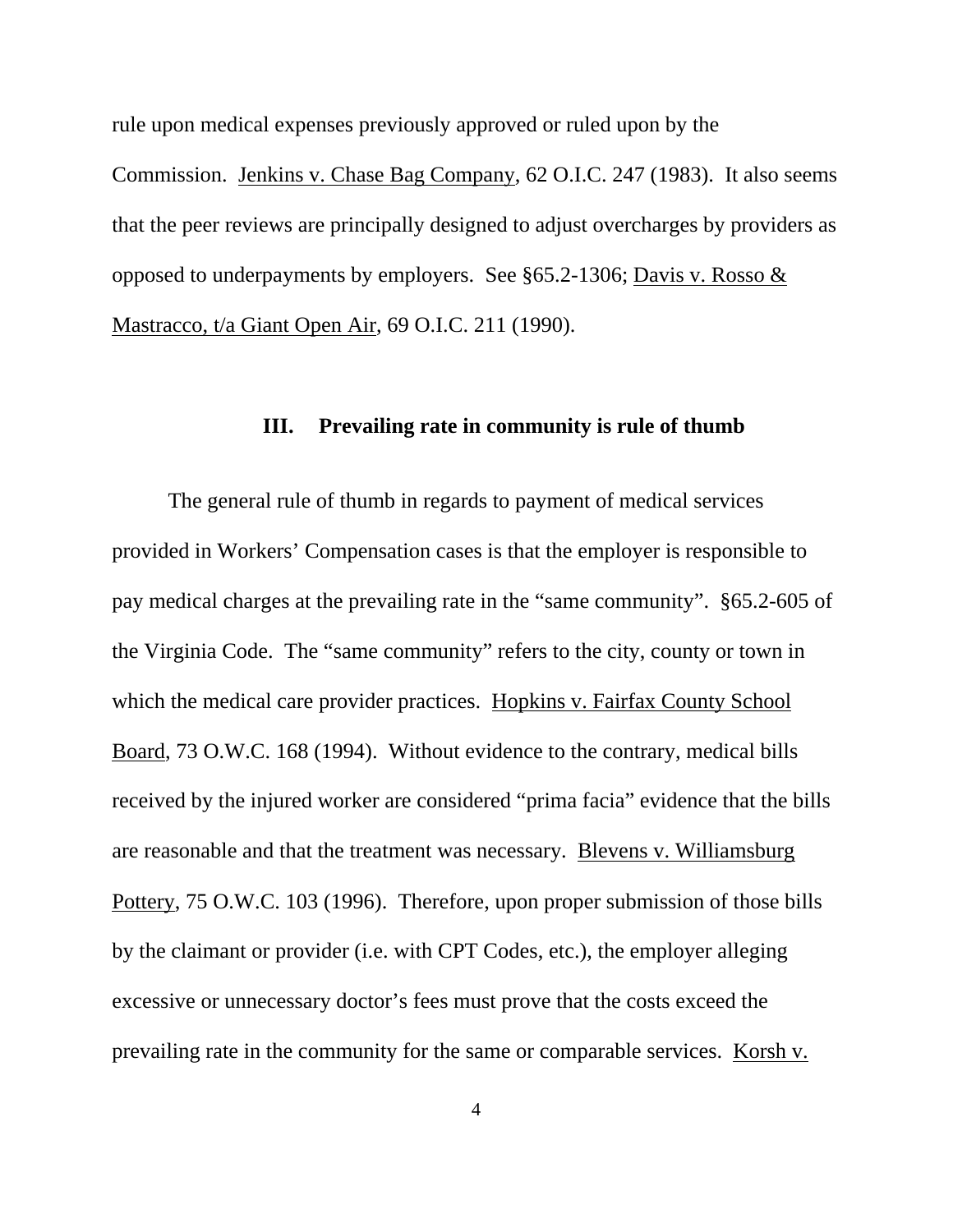Builders Hardware & Architectural Prods., Inc., 76 O.W.C. 76 (1997). The Commission may not make a ruling on the reasonableness of a health care providers charges without that provider being made a party to or receiving notice of the proceedings. Venable v. Rush Companies, VWC File No. 187-65-57 (July 26, 1999).

## IV. **Methods for determining prevailing rate in community**

 Disputes can arise as to the proper method for determining the prevailing rate in the community. In previous cases, the Commission determined that an acceptable method for determining what constitutes the prevailing rate in the same community was utilized when the employer retained the services of a business called MedCheck. Their procedures involved collecting data from physicians, clinics, insurance carriers and other existing fee schedules, grouping them by geographic area and CPT, dividing the 50 states into 195 fee similar geographic areas by zip code and making payment recommended at the 80<sup>th</sup> percentile. Davison v. Smyth County Public Service Authority, 73 O.W.C. 171 (1994). Subsequently, it was held that MedCheck procedures, a service of Corvel Corporation, were not appropriate. The evidence revealed that the cost database was incomplete and was not shown to be truly representative of the cost of similar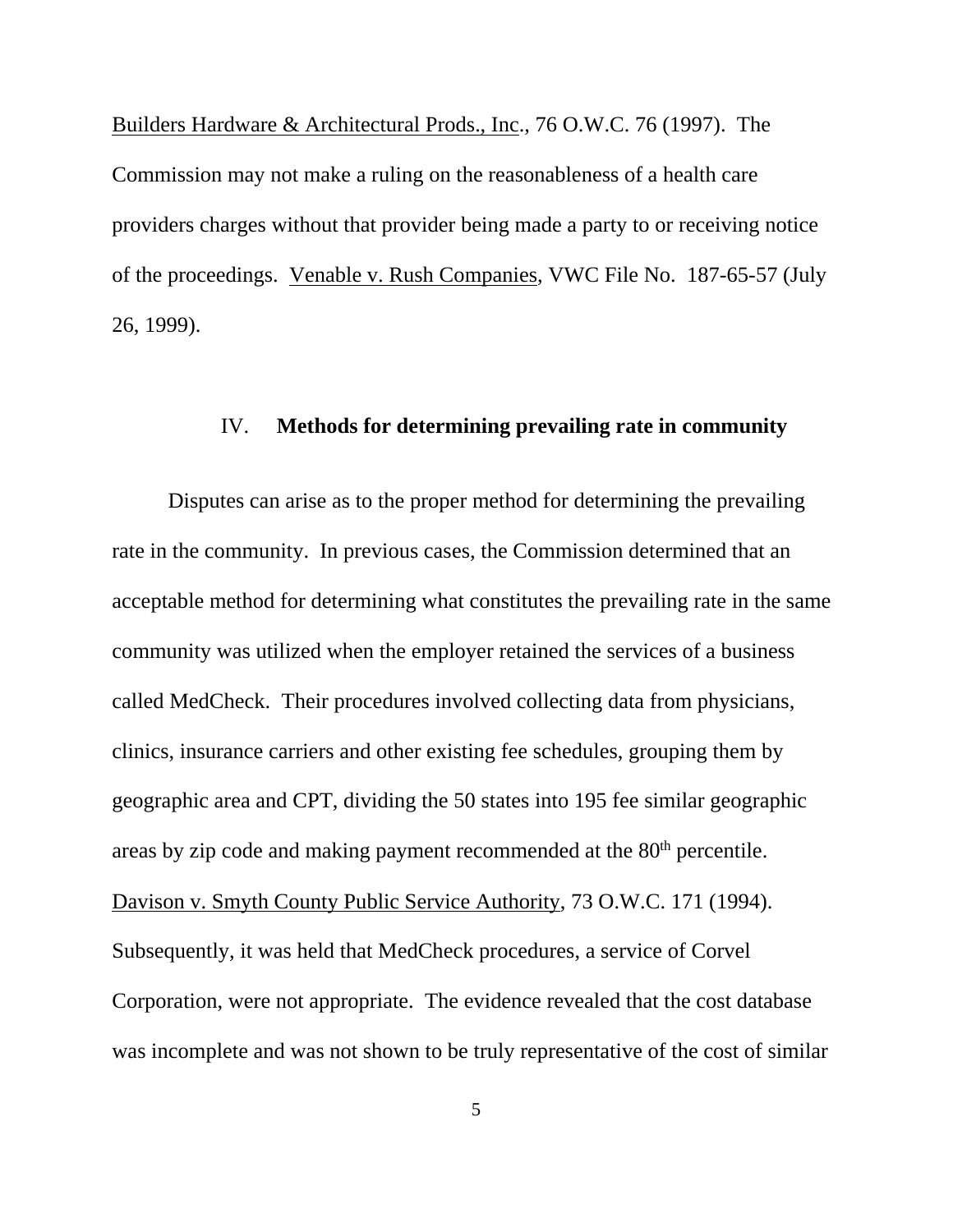services charged by health care providers in the community. In that case, it was held that the employer's decision to pay only at the 70<sup>th</sup> percentile failed to show any correlation with the standard for determining appropriate costs as set out in the Workers' Compensation code. Louise Obici Hosp. v. Dept. of Trans., 75 O.W.C. 235 (1996); See also Lillard v. Safeway Stores, Inc., 71 O.W.C. 213 (1994); Griffin v. Suffolk City Public Schools, 71 O.W.C. 217 (1992). More recent cases have routinely rejected the use of the MedCheck database type approach and centered instead on requiring the use of a database that is truly representative of costs of similar services charged by providers in the Community. For a specific application of current case law, see Watson v. Johnston Willis Hospital, VWC File No. 196-40-51 (September 26, 2003) (Copy at Exhibit 1 hereto) (insufficient database) and Albers v. Virginia Beach Police, VWC File No. 200-81-04 (May 6, 2004). (Copy at Exhibit 2 hereto) (appropriate database).

# **V. Provider contracts trump statutory and case law**

The issue of provider contracts presents an entirely separate layer of consideration of the amount of medical bills. Despite all of the above discussion, health care providers and employers or various insurance companies can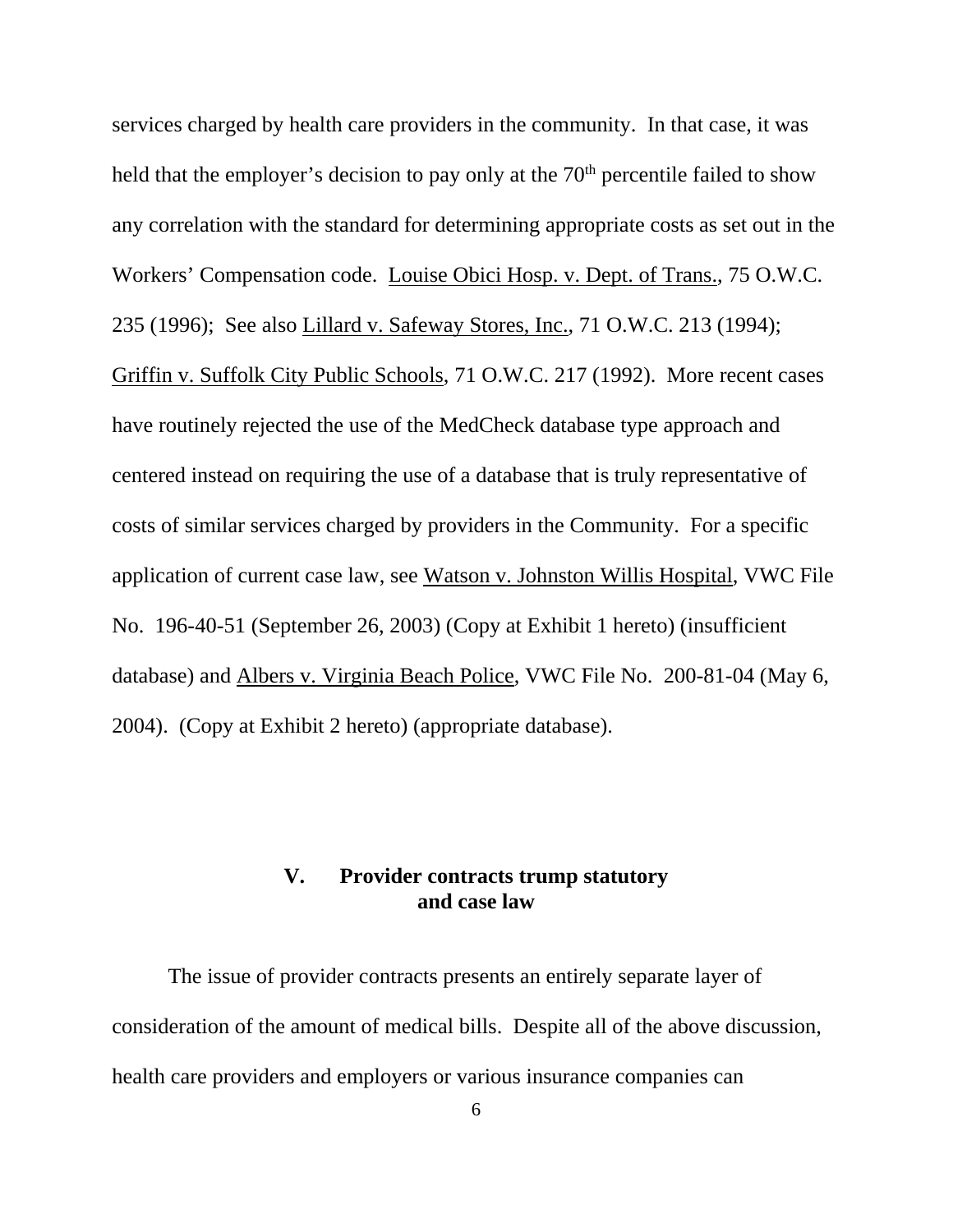completely ignore this statutory and case law and enter into contractual arrangements to the contrary. When the parties have bound themselves by "provider contracts" for payment of medical services at specified rates, the Commission will not override those agreements, absent, fraud, mutual mistake or violation of law or public policy. In re Cohen 75 O.W.C. 63 (1996). The only question may be whether or not, in a particular case, the provider contract governs. This point has been a matter of litigation over the last couple of years with somewhat unintended results from the standpoint of the providers involved. Melchor v. Trussway, Ltd., VWC File No. 181-56-46 (January 6, 2000), aff'd, Leibovich v. Melchor, 35 Va. App. 51, 542 S.E.2d 795 (2001) (holding that if there is privity of contract between the Workers' Compensation carrier and a preferred provider organization (PPO) the health care provider deals with, that the health care provider may be required to accept contractually reduced fees from the Workers' Compensation carrier) (copy of cases at Exhibits 3 and 4).

# **VI. Real issue is late payment requiring legislative remedy**

 The ultimate problem with payment of medical bills in Workers' Compensation cases is probably not the amount of the bill. Either reasonable people can ultimately agree, or the Commission could ultimately rule on whether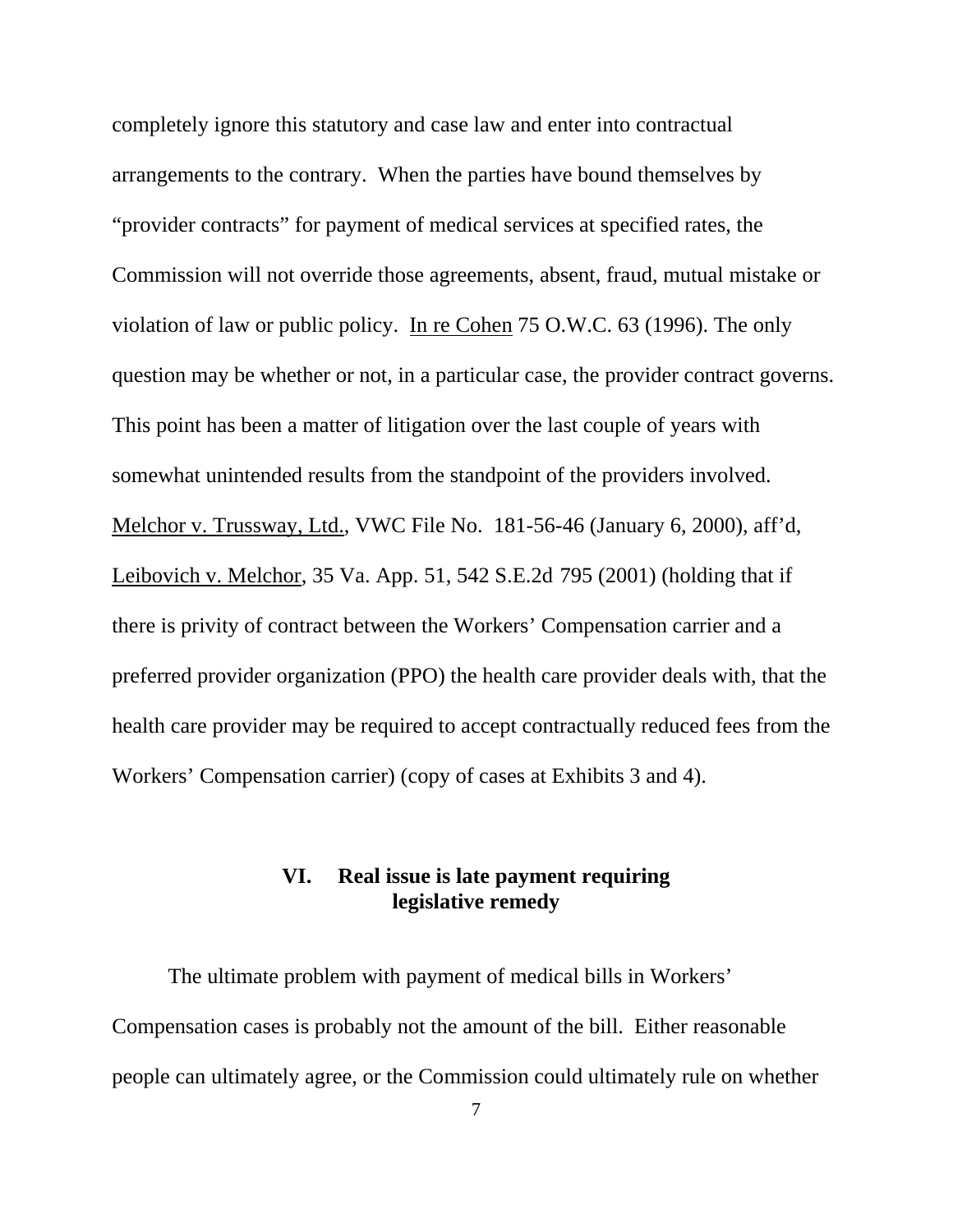or not the medical services in question were reasonable, necessary, in the referral chain, related to the work injury and the appropriate amount that should be paid for them. Perhaps what is of greater moment is the amount of time it takes for these matters to be resolved. What is also of great significance to health care providers who wait for payment or injured workers who wait for services to be provided, is that often it seems that the Workers' Compensation insurance companies suffer little or no penalty for non-payment or late payment of these medical bills. After it is all said and done, it seems that the worst that can happen to the employer or Workers' Compensation insurance carrier for causing a delay in provision of medical services or delay in reasonable payment of medical bills is that they ultimately provide those services or pay the bills at the same rate that they would have had to pay them at the outset with no penalty, no interest, no additional cost to the employer or carrier, despite perhaps years of delay and the imposition of hardship or even attorney's fees to claimants or health care providers. The Commission is without jurisdiction to assess penalties for late payment of medical bills. Jenkins v. Chase Bag Co., supra at 249-50. Toward this end, some reasonable legislation to resolve this issue ought to be considered.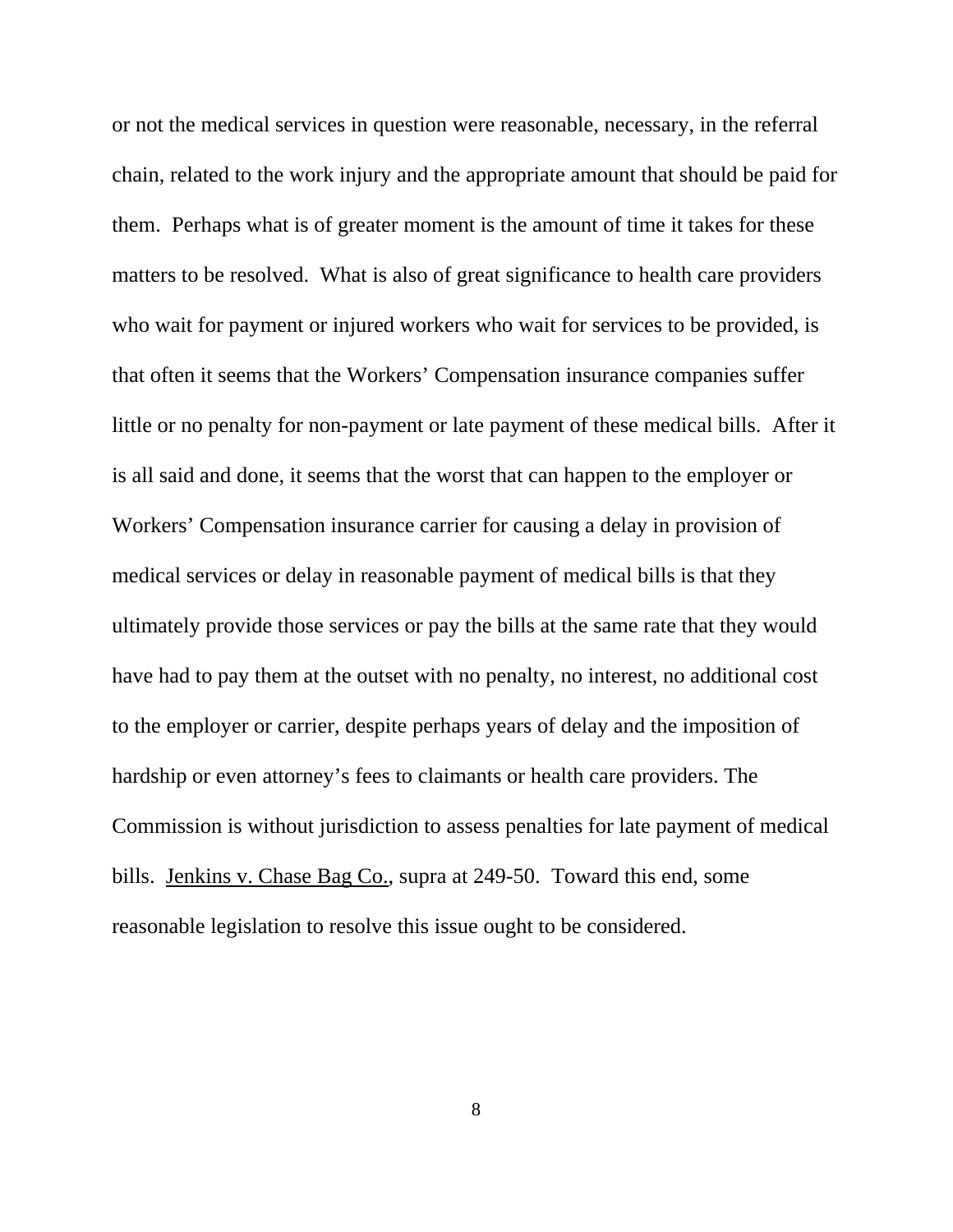# **Part B: Attorneys Fees under §65.2-714 of the Virginia Code**

#### **I. Commission Jurisdiction over Attorneys fees**

The Virginia Workers' Compensation statute is designed to prevent lawsuits against employers and simultaneously provide specified benefits to workers' compensation claimants for lost wages, medical benefits, permanent partial compensation, death benefits and so forth. However, those benefits could not exist without a portion of the workers' compensation statute that seldom involves injured workers; §65.2-714 of the Virginia Code. This Section specifically provides that both health care providers who care for the claimant and the attorneys who make sure that the claimant's rights are taken care of are paid for their services.<sup>\*</sup>

Much like the rest of the Workers' Compensation statute, the Commission's concern with Section 714 is what is in the best interest of the claimant. Consequently, the Commission is not bound by fee agreements between claimant's

 $\overline{a}$ 

<sup>\*</sup>As discussed above, the Commission has exclusive jurisdiction over fees of health care providers under §65.2-714. While there is no official schedule of charges, those charges are limited to the prevailing rates in the "same community for similar treatment." §65.2-605, Virginia Code. Our discussion here will be primarily limited to attorney's fees under Section 714 and/or the topic of attorney's fees as a percentage of contested medical bills. However, there is also brief discussion herein regarding attorney's fees under §65.2-713 of the Virginia Code.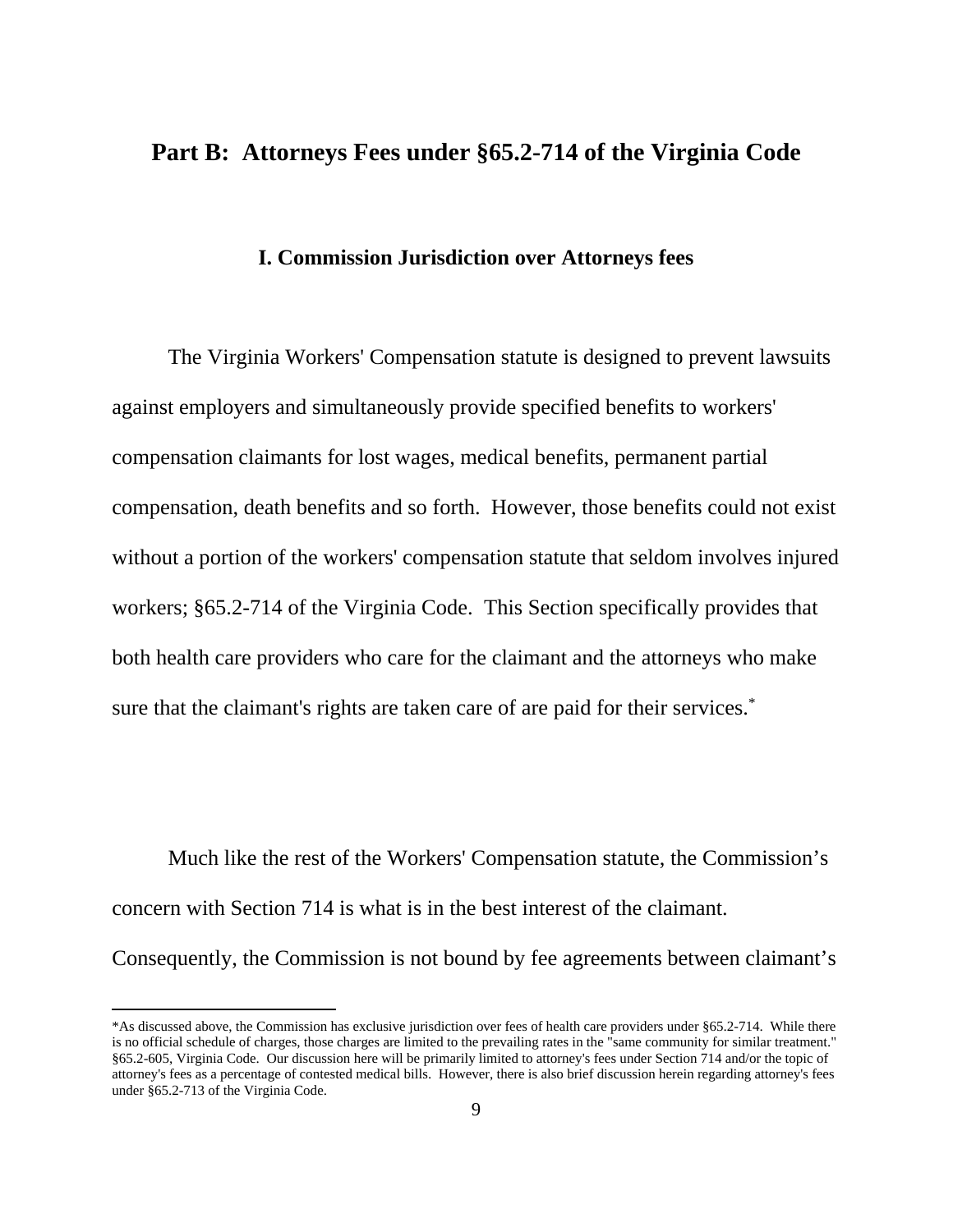and their attorneys. The Commission has repeatedly taken the position that it must instead look at the circumstances surrounding each case in determining reasonable attorney's fees. Blackburn v. Newport News Shipbuilding, 67 O.I.C. 251,252 (1988). If an attorney's fee is reduced in a settlement order by the Commission, the carriers liability is not reduced. Instead, that amendment by the Commission only increases the portion of the proceeds that the claimant will receive. Smith v. Catron Companies, 68 O.I.C. 245-247 (1989). In determining an appropriate fee, the Commission will consider the complexity of the issues involved, the time expended and the result obtained. Sauder v. The Times General Company, 71 O.W.C. 304, 306 (1992); See also, Dillon v. Holiday Inn Tyson's Corner, 64 O.I.C. 113, 115 (1985). The Commission maintains jurisdiction over this issue in order to avoid claimants being overcharged. Beehive Mining Company v. Industrial Commission, 144 Va. 240, 242 (1926). The collection of attorney's fees in excess of an amount awarded by the Commission constitutes contempt and unethical conduct. Smith v. School Board, 64 O.I.C. 283, 292 (1984).

The Commission has officially recognized several rules of thumb in regards to the award of attorney's fees to claimant's attorneys. The commission has stated that 15% of permanent partial disability awards, Down v. Jim Price Chevrolet, 77 O.W.C. 91, 92 (1998), and 20% of lump sum settlements, King v. Boggs & Sloce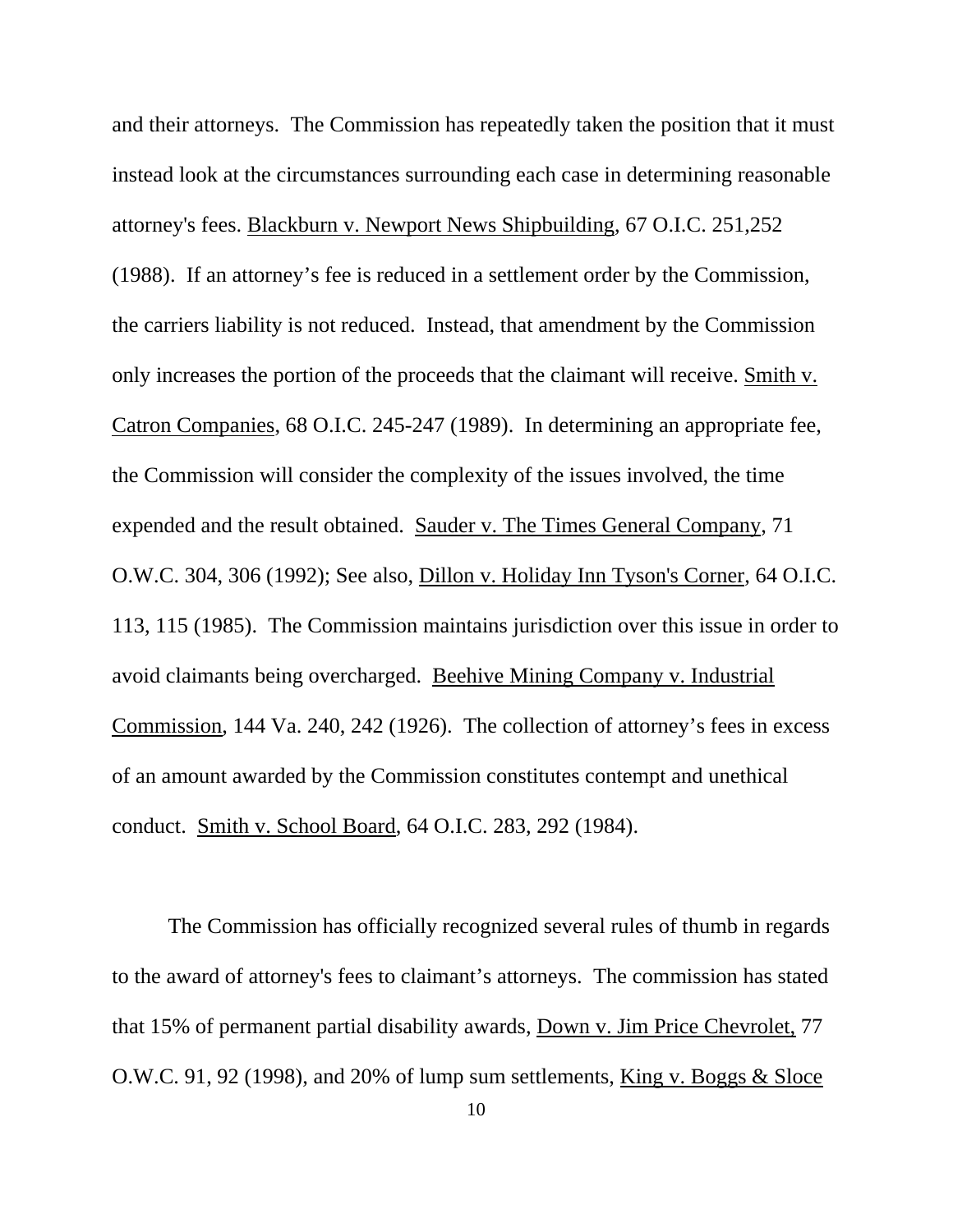Municipal Services, 77 O.I.C. 160, 161 (1998) are reasonable fee percentages. Compare Marcus V. Foley, 64 O.I.C. 224, 225 (1985). In a §714 fee dispute 25% of the disputed medical bill is not unreasonable when vigorously contested by the provider at trial and on review. LaCroix v. Howell's Heating & Air Conditioning, VWC File No: 197-56-76 (December 19, 2001).

The Commission has also ruled that it has the right and authority to set appropriate fees for defense attorneys. However, the Commission normally chooses not to get involved in regards to defense attorney's fees. Hodge v. Great Coastal Express, 63 O.I.C. 182, 187 (1984). Normally, an employer has no standing to comment on or complain about the award of a claimant attorney's fees when paid from the claimant's award. Mongold v. Christ Masonry Products, 62 O.I.C 326, 328 (1983). The Commission will not exercise jurisdiction over a dispute between two claimant's counsel as to the division of the fee. Moore v. Security Storage Company, 76 O.W.C. 163, 165 (1997).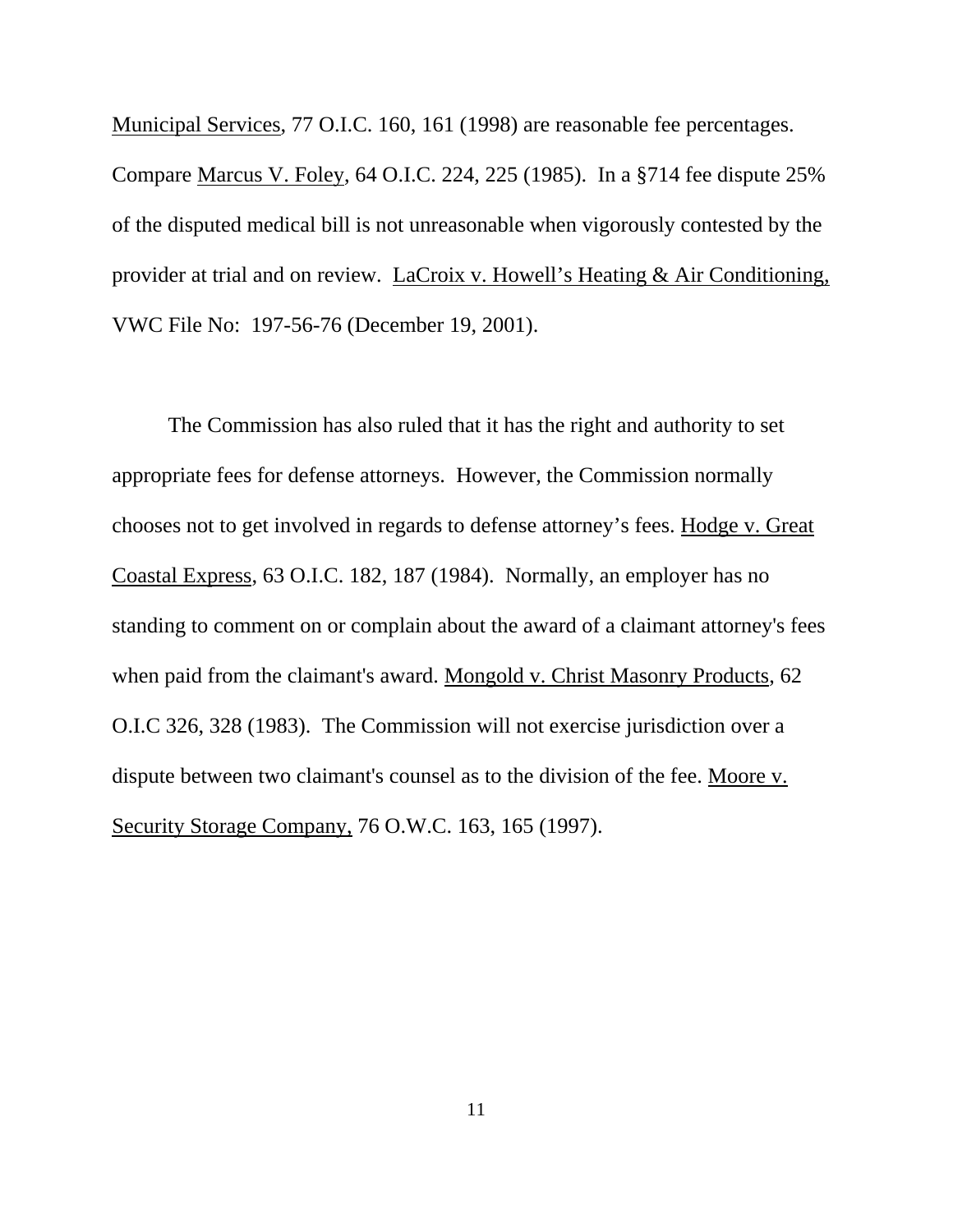#### **II. Award of Attorneys fees against employers and carriers.**

 In appropriate circumstances, the Commission will determine that attorney's fees and/or expenses should be paid by an employer or insurance carrier.\* For instance, attorney's fees have been assessed against the carrier for unexcused failure to pay medical expenses. Whitlow v. Paul Sinoco Service, 61 O.I.C. 416 (1982). The Commission awarded attorney's fees when the employer withheld the Memorandum of Agreement purposely and without cause. Howard v. Little River Seafood, 71 O.I.C. 293 (1982). When the employer failed to produce any persuasive evidence at hearing in opposition to the treating physician's recommendation, the Commission awarded attorney's fees. Schlusher v. Chevrolet Corporation, 70 O.I.C. 272, 274 (1991). Also, the Commission awarded attorney's fees when the employer attempted to withdraw a stipulation without any legitimate grounds, Watson v. Quality Service, 70 O.I.C. 65 (1991), and where a hearing was necessitated by the employer's failure to stipulate to known facts. Malone v. Cisco, 70 O.I.C. 61, 64 (1991).

The general rule of thumb is that the employer and carrier may not defend a claim without some reasonable grounds. Volvo White Truck Corp. v. Hedge, 1 Va. App. 195, 201 (1985). If a claim is defended without justification, reliance on

 $\overline{a}$ 

<sup>\*</sup> This line of cases relies on both §65.2-713 and 714 of the Virginia Code and their predecessor provisions.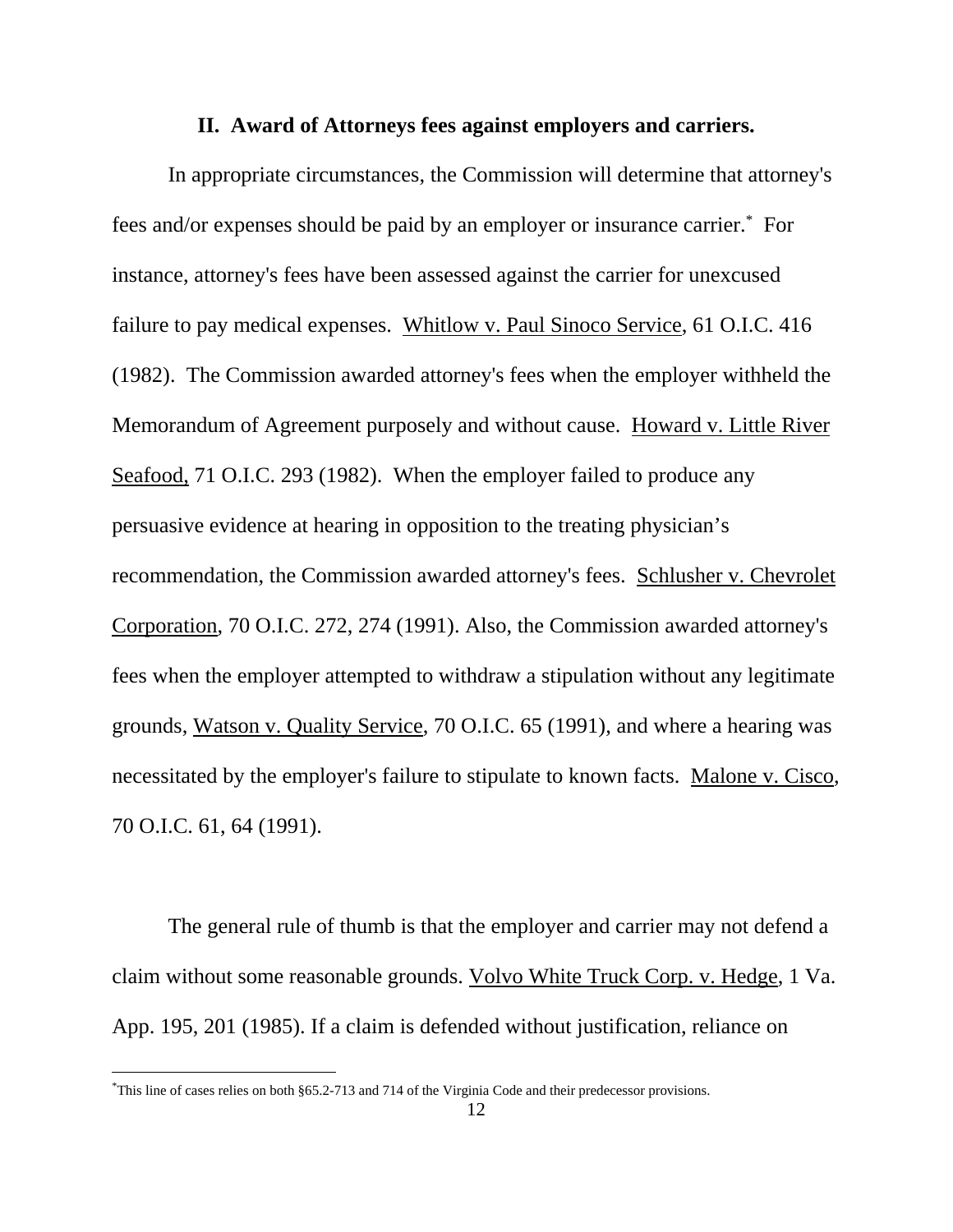information furnished by the Commission is no excuse. Bell v. Kings Kid Contracting Company, 65 O.I.C. 330, 333 (1986). The Commission may use its own discretion in determining whether a case was defended unreasonably and assess attorney's fees even without a request from claimant's counsel. Ridgeway v. Universal Electric Company, 67 O.I.C. 160, 164 (1988). However, it has been held that the determination as to whether the employer defended a proceeding without reasonable grounds is to be judged from the perspective of the employer and not the employee. Lynchburg Foundry Company v. Goad, 15 Va. App. 710, 716 (1993). It has also been held that there is no provision of the Workers' Compensation statutes to charge the employer for the cost of transportation and lodging incurred by parties to attend a hearing. Malone v. Cisco, supra. at 64.

# **III. Section 714 attorney's fees for collecting medical bills: General Guidelines**

While fees awarded to attorneys for processing a permanent partial award or lump sum settlement may be satisfactory, fees for attending a hearing are extremely inadequate at best. As some justification for that, the Commission has indicated that claimant's attorneys often obtain additional funds under §65.2-714.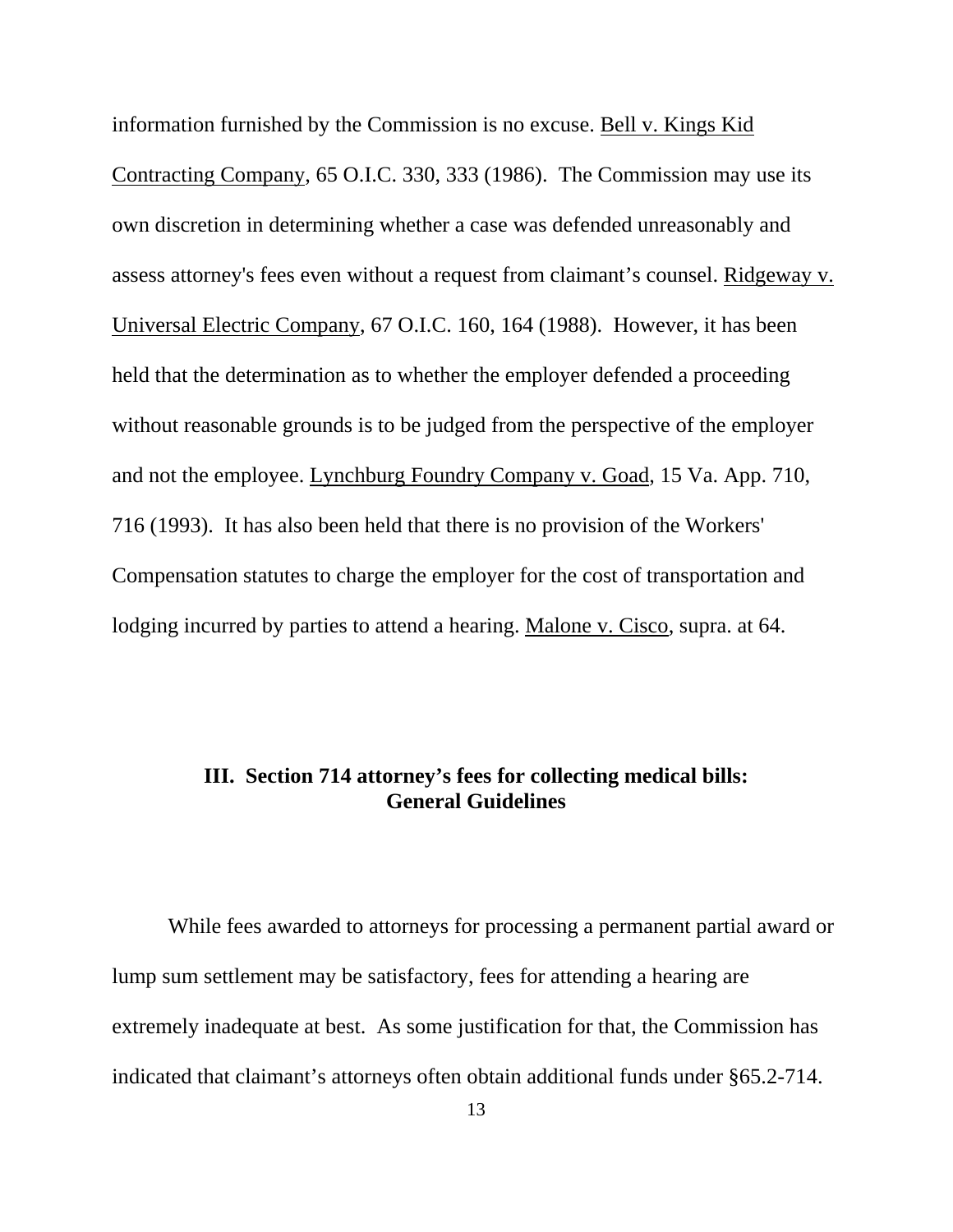Kerrigan v. The Weekend Furniture Store, VWC File No. 179-36-36 (May 26, 1998). Nonetheless, the difficulties in obtaining such fees are often significant.

 Any attorney attempting to obtain Section 714 fees must be extremely familiar with the statute itself. In particular, each sentence of §65.2-714(b) is fraught with problems. First, the claimant's attorney must be able to establish that the medical bills were "contested". Pavlicek v. Jerabeck, Inc., 21 Va. App. 50, 58 (1995). The fact that there may have been a delay in investigating bills or providing a Memorandum of Agreement with no specific denial is not considered a contest. Gamble v. PA Cold Company, Inc., 71 O.W.C. 299, 301 (1992). Also, a Section 714 attorney fee may not be awarded if there is neither a hearing on the issue of compensability or an abandonment of defenses prior to a hearing. Thornton v. Virginia Concrete Company, 67 O.I.C. 240, 242 (1988).

Prior to scheduling a hearing on the issue of attorney's fees, claimant's counsel must be certain that the provider has been paid or that the third party insurance carrier has been reimbursed. Danville Radiologists Inc. v. Perkins, 22 Va. App. 454, 459 (1996). The claimant's attorney must also seek a Section 714 fee within a reasonable time after entry of the final award or order providing for the medical benefits and give notice to the health care provider or third party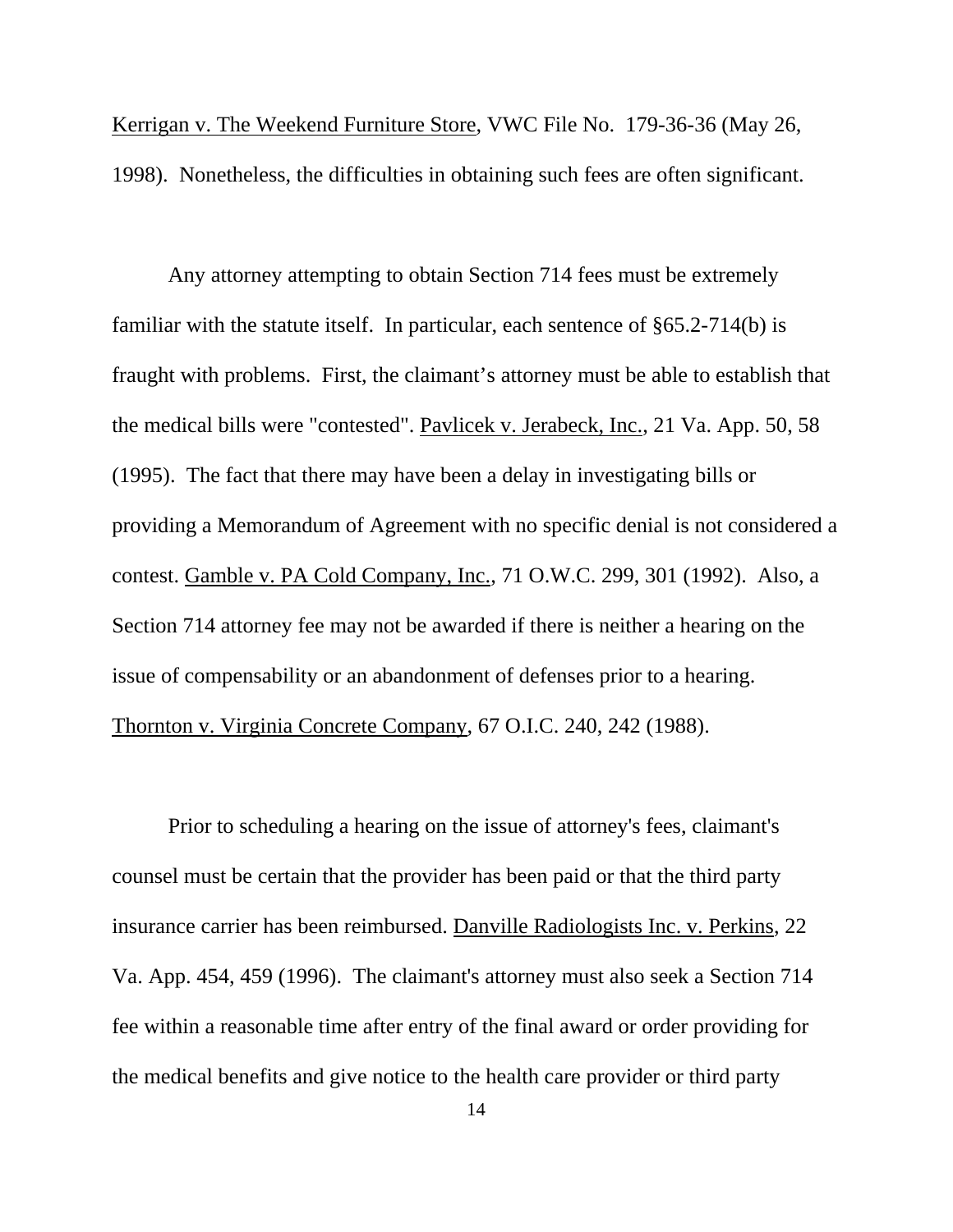carrier of his intention to seek an award for fees. Sines v. Better Homes Realty, Inc., 66 O.I.C. 162, 165 (1987); Begley v. Shaw, 64 O.I.C. 39, 41 (1985). However, the statute does not require that the health care provider or carrier agree to be represented by the employee's counsel in regard to obtaining payment or reimbursement of the medical bill. Doss v. ARA Group, Inc., 75 O.W.C. 79, 82 (1996).

#### **IV. Section 714 fees: Other Pitfalls**

Much like liability carriers and medical payment carriers in personal injury cases, health insurance companies and workers' compensation insurance companies have begun to raise other issues making payment of medical bills and collection of 714 fees increasingly complex. I will mention a few of those issues here.

 There are occasions where medical bills are processed and paid by a "servicing company" with no funds of its own at risk. This type of company may not be considered a third party insurance carrier under Section 714. When this happens, it may be that a 714 fee cannot be collected from that servicing company. This may be a more common problem with state employee cases. Eveland v.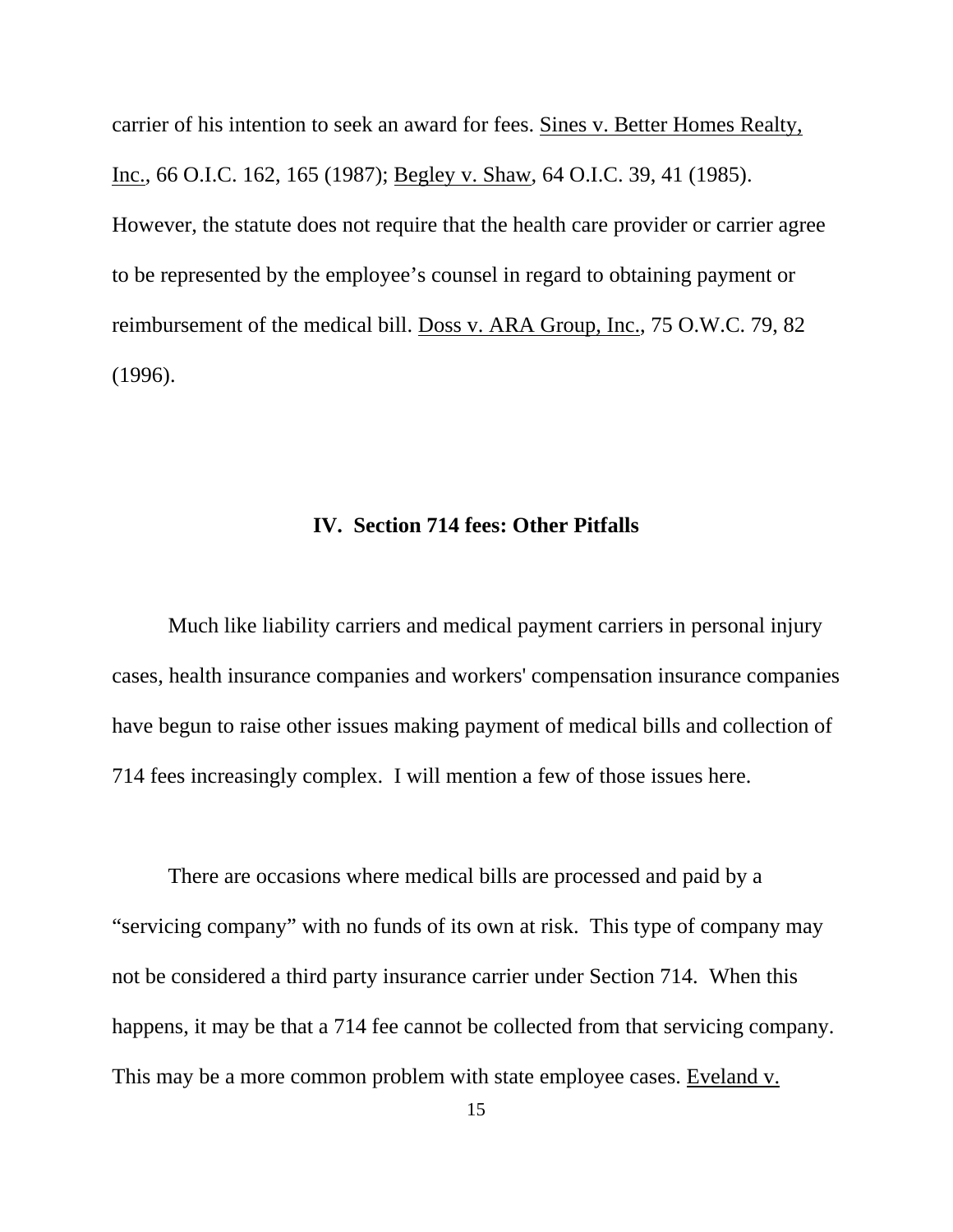Commonwealth of Virginia, 74 O.W.C. 189, 190 (1995). But compare Haggerty v. Crestar Bank, VWC File No. 156-82-48 (October 27, 1993) (In spite of use of servicing companies, a self insured employer stands in the shoes of an insurer and is subject to the provisions of §65..2-714(B)). The fact that the health insurance company would have paid the bills if the compensability of the medical bill was denied is somewhat irrelevant in terms of entitlement to a Section 714 attorney's fee. The claimant's attorney is still entitled to seek those fees. Shelton v. PA Coal Company, 71 O.W.C. 296, 299 (1992). However, where the health insurance company has paid a significant part of the medical bill, the assessment of an attorney fee against the health care provider may be limited to that portion of the payment which is procured by the claimant counsel's efforts. Therefore, in appropriate cases, claimant's counsel will have to determine what portion of the Section 714 fee would be collected against the health care provider and what portion against the third party insurance carrier. Williams v. Philip Morris, Inc., 69 O.I.C. 207, 208 (1990). It is worth noting that at least one State Supreme Court has ruled that Medicaid is not a third party insurance carrier. Pearson v. C.P. Buckner Steel Erection, 348 N.C. 239, 498 S.E. 2d 818 (1998). It has occasionally been argued by workers' compensation insurance companies and health insurance companies that §65.2-714 only applies to an original contested claim as opposed to a contested bill after a claim has been found compensable. This argument is not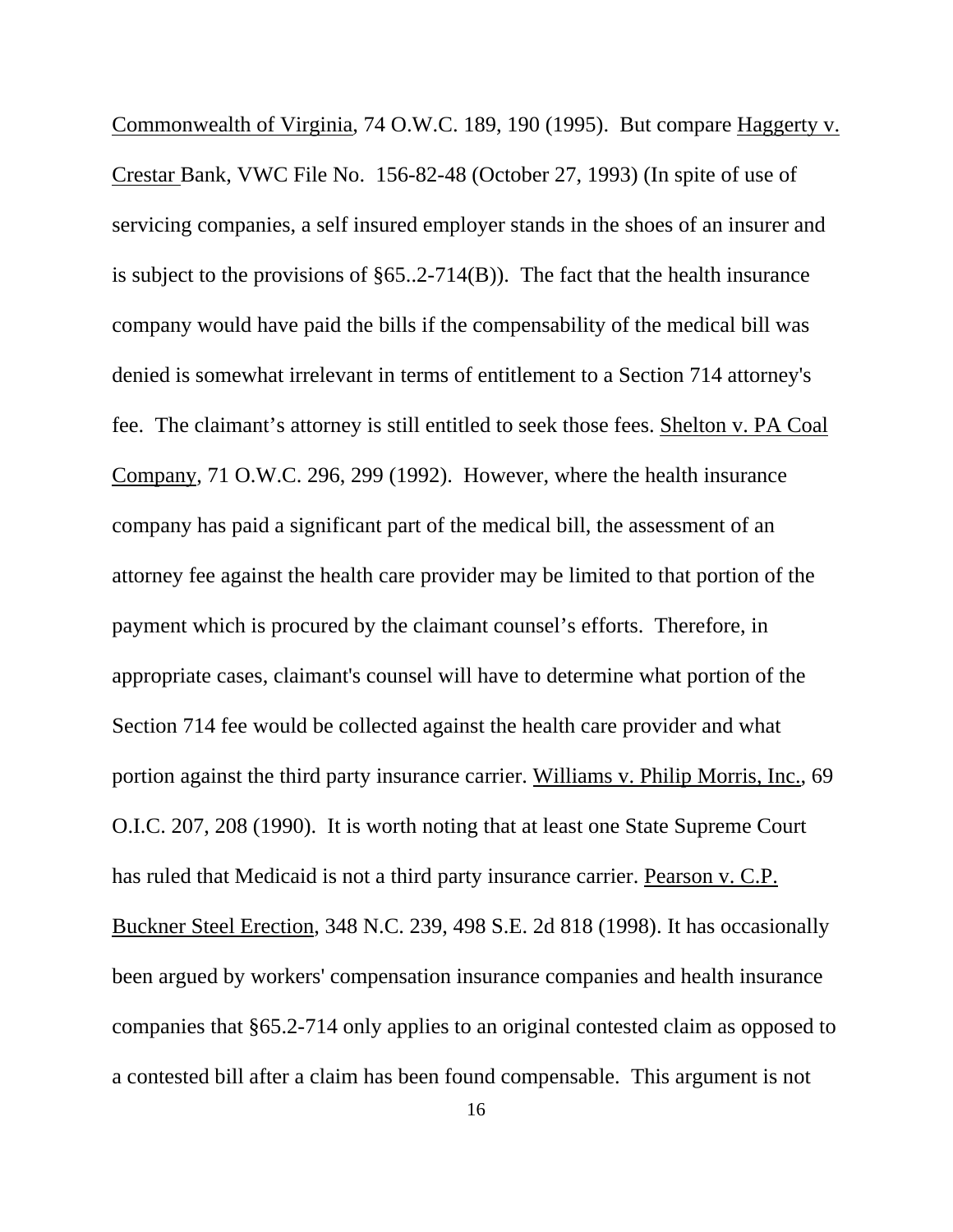valid. Avent v. Fleetwood Transportation, VWC File No. 171-48-16 (April 8, 1998). See also, Murphy v. Woodside Association, VWC File No. 146-74-70 (November 16, 1994). But, the medical services rendered must have been incurred prior to the time the contest was resolved. Pearn v. Service Electrical Contractors, Inc., VWC File No. 185-12-31 (May 2, 2000).

Some workers' compensation insurance companies have taken the position that once the compensability of a case has been determined and so long as the medical bills have been paid by health insurance or there are no collection efforts pending against the claimant, claimant's counsel has no standing to bother the workers' compensation insurance company or Commission with a 714 application. This writer believes this position is frivolous. It was dealt with in the case of Brown v. Howmet Corporation, 76 O.W.C. 342, 345 (1997) where the Commission made it clear that claimant's attorneys have an interest in the payment of certain bills since an attorney's fee may be potentially awarded out of the medical bills. It would also seem that claimant's attorneys and the Commission have an interest in being certain that the workers' compensation insurance companies do not stick claimant's and health insurance companies with bills, however small, that the workers' compensation insurance companies should be paying.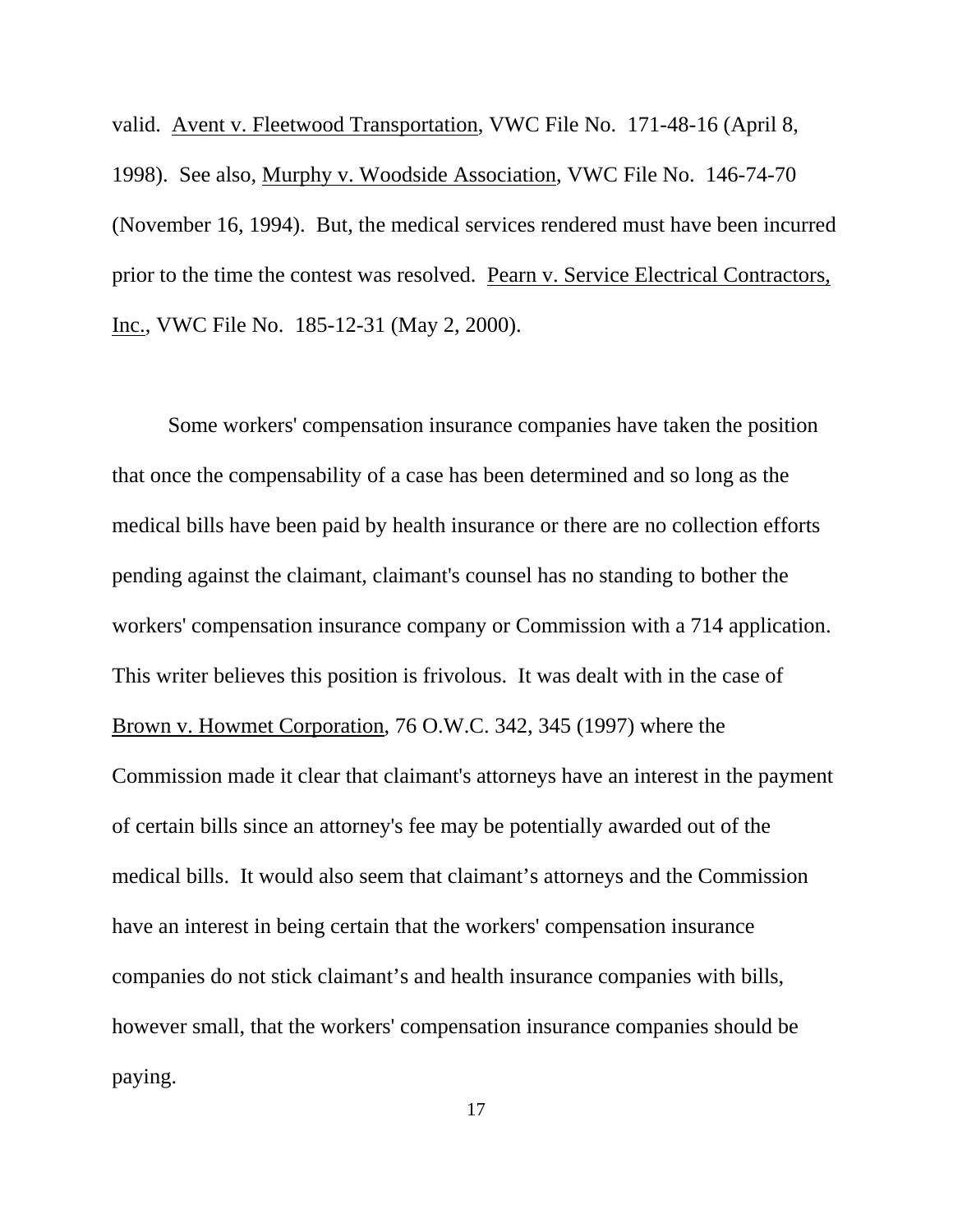# **V. Section 714 Fees: Write offs and contracts between carriers and providers.**

Workers' compensation insurance companies have sometimes taken the position that they are not required to pay any amounts in excess of amounts paid by health insurance. This is somewhat similar to the write off tactics of liability carriers. The Virginia Supreme Court appears to have eliminated that issue on liability cases. Acuar v. Letourneau, 260 Va. 180 (2000). Two cases have dealt with this issue in the workers' compensation arena.

In the case of Sun v. Advanced Technology Systems, Inc., VWC File No. 182-34-09 (January 6, 2000)), the Commission held that there was a presumption that the full amount of medical charges as originally billed by the claimant's health care providers is both reasonable and necessary. However, in the case of Melchor v. Trussway, Ltd., VWC File No. 181-56-46 (March 7, 2000) aff'd, Leibovich v. Melchor, 35 Va. App. 51, 542 S.E2d 195 (2001), the full Commission held that, as distinguished from Sun v. Advanced Technology Systems, if there is privity of contract between the workers' compensation carrier and a preferred provider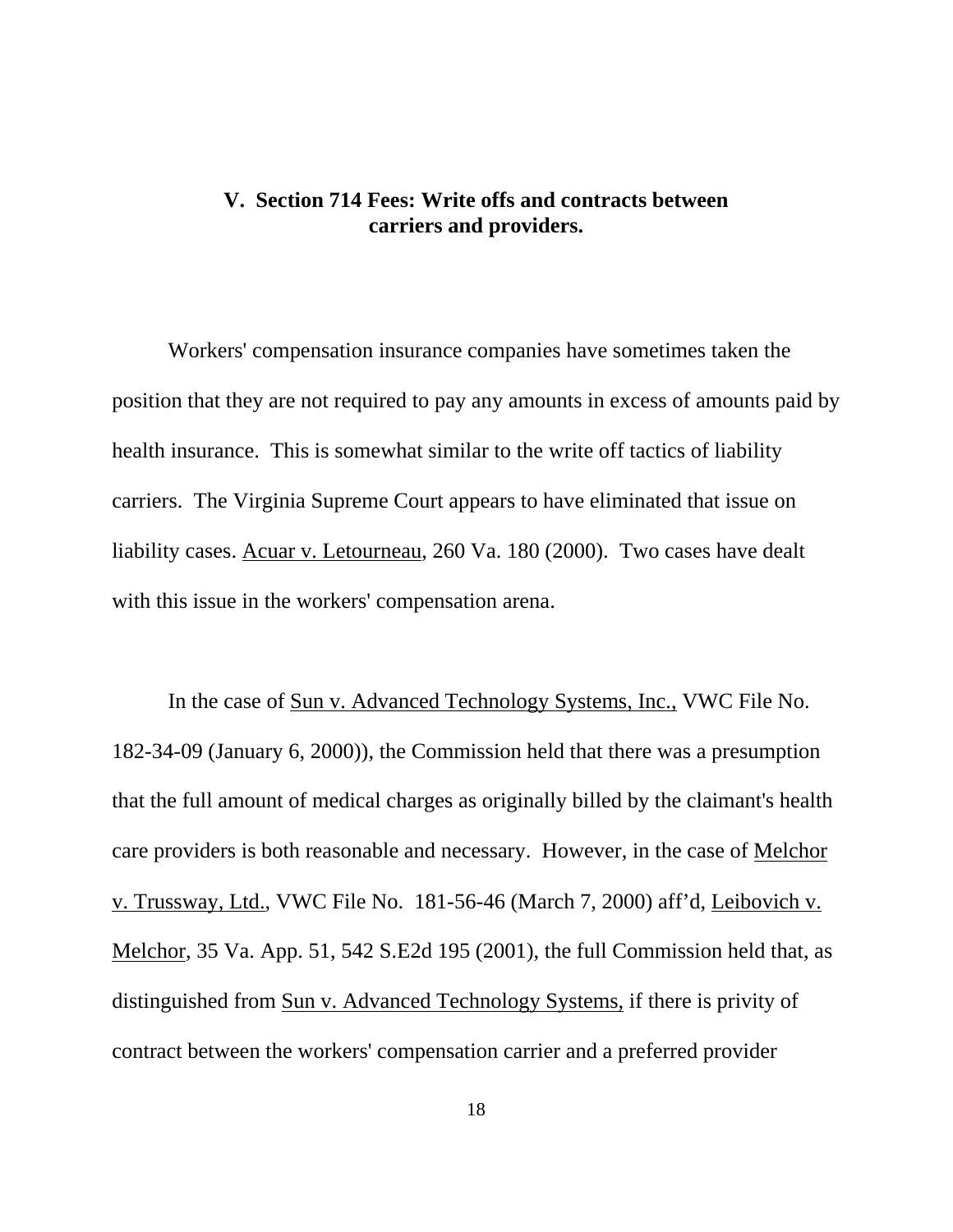organization (PPO) that the health care provider deals with, that health care provider may be required to accept contractually reduced fees from the workers' compensation carrier. It is worth noting that more often than not, at Section 714 hearings, workers' compensation insurance companies and health insurance companies do not bring in the applicable contracts or have evidence presented at hearings of appropriate related charges in the community. In that instance, the medical bills received by the claimants are presumed to be both reasonable and necessary. Sun v. Advanced Technology Systems. See also, Blevins v. Williamsburg Pottery Factory, 75 O.W.C. 103, 104 (1996); Bogle Development Company v. Buie, 19 Va. App. 370 (1994).

#### **VI. Section 714 Fees: Jurisdictional Issues**

While there is no dispute generally speaking that the Commission has total jurisdiction over payment of medical bills and attorney's fees in worker's compensation cases, there would appear to be potential concerns about exceptions to this rule. There is some concern about the issue of enforcing a ruling in Virginia against foreign medical providers. At least one case has stood for the proposition that when a foreign health care provider accepts payment in a worker's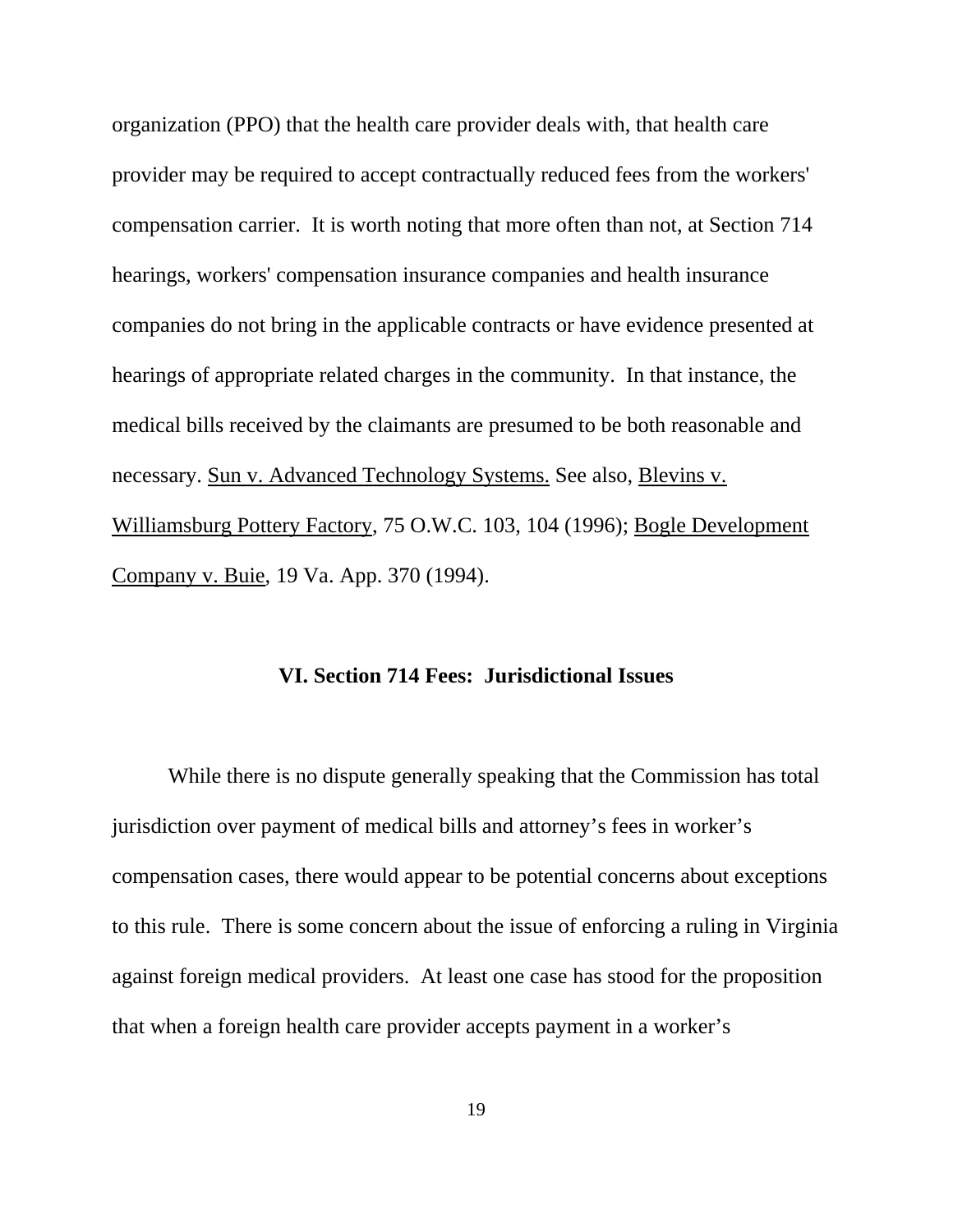compensation case this consists of consent for jurisdiction under the Act. Murphy v. Woodside Association, Ltd, Supra.

 A more difficult question has arisen as to whether or not the Commission has jurisdiction to order an employer to reimburse a private health insurance company that has paid a portion of claimant's medical bills if the claimant is no longer involved in the case and no longer has a financial stake in the case. In one case where the claimant did not contend that he personally paid the bills in question or that he was owed reimbursement for out of pocket expenses, the Commission held that it was not the appropriate forum and the claimant could not attempt to make a claim on behalf of his private health insurance carrier. Shaw v. Meadow Farms, Inc., VWC File No. 196-90-31 (August 26, 2002) (copy at Exhibit 5 hereto); see also Rivera v. Sunrise Assisted Living, Inc., VWC File No. 183-52-66 (April 2, 2001). In that case it was noted that if the private health insurance carrier believes that it improperly paid for treatment for which the employer was responsible, the Commission is without jurisdiction to order the employer to reimburse the private carrier. The private carrier is left instead to its common law remedies. The Commission also noted that §65.2-714(B) would provide the Commission with jurisdiction to order the private carrier to pay a fee for any payment which it is ultimately reimbursed by virtue of counsel's efforts as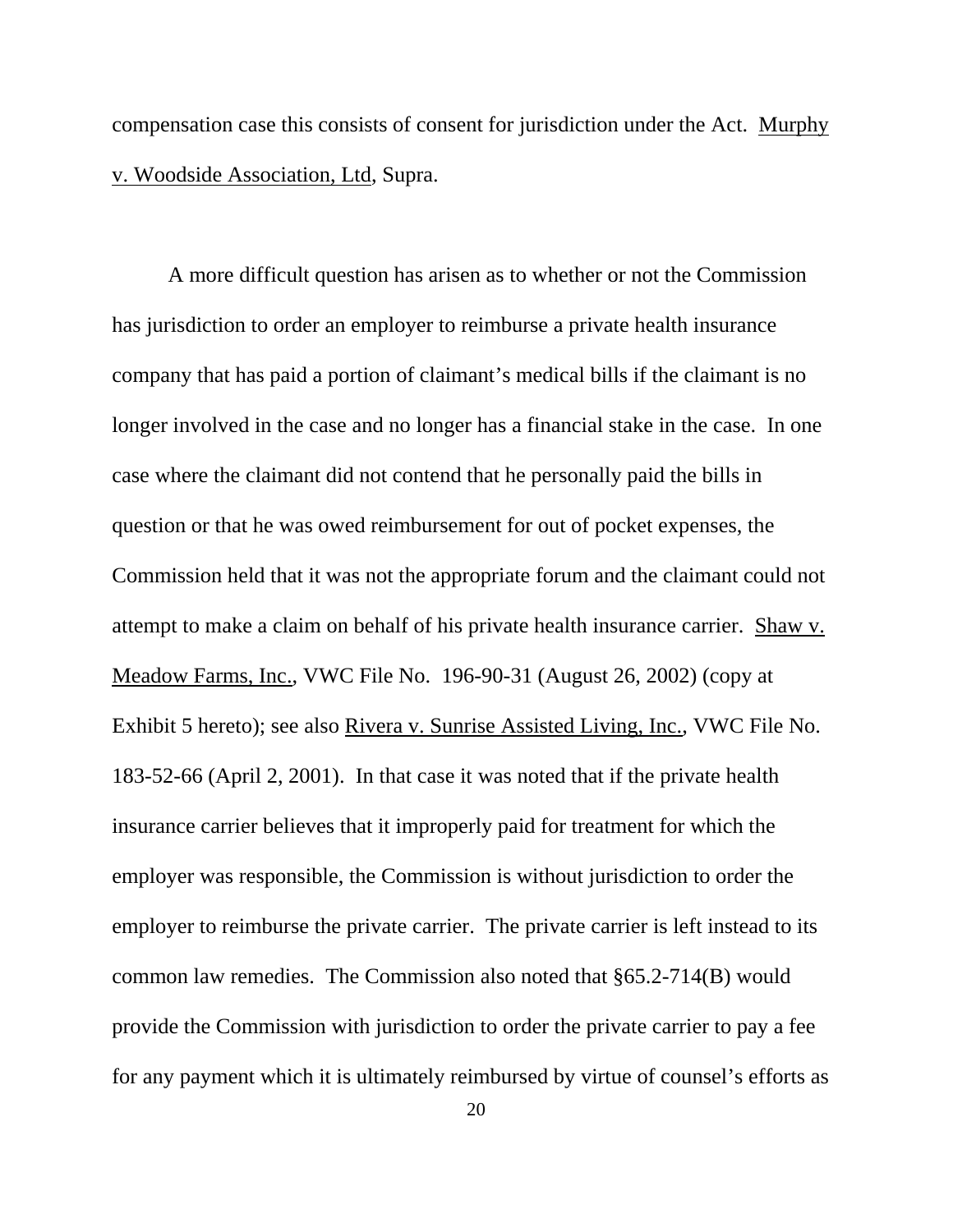a result of a claimant's successful prosecution of claimant's claims. See Avent v. Fleetwood Transportation, Supra (copy at Exhibit 6 hereto).

#### **VII. Section 714 Fees: Forms**

Assuming all the various landmines above discussed can be circumvented, the Section 714 practice can be financially rewarding and allow claimant's counsel to make up for the lack of fees at hearings with occasional percentages of contested medical bills. However, the question of proper handling of that may at times be left to only the more experienced staff or outside contractors. Whomever does the work, the forms attached hereto may be of some help.

We normally try to obtain the original bills containing certain appropriate codes making processing of payment or reimbursement on the backend efficient. See Exhibit 7. Also, in order to avoid undue delay in the fee processing, reaching agreement with providers on the percentage of fees/bill split at the earliest possible time may avoid problems. See Exhibit 8. Verifying which bills are contested and unpaid prior to negotiation is necessary. See Exhibit 9. The bill must be paid or reimbursed before filing for a Section 714 fee. See Exhibit 10. If agreement with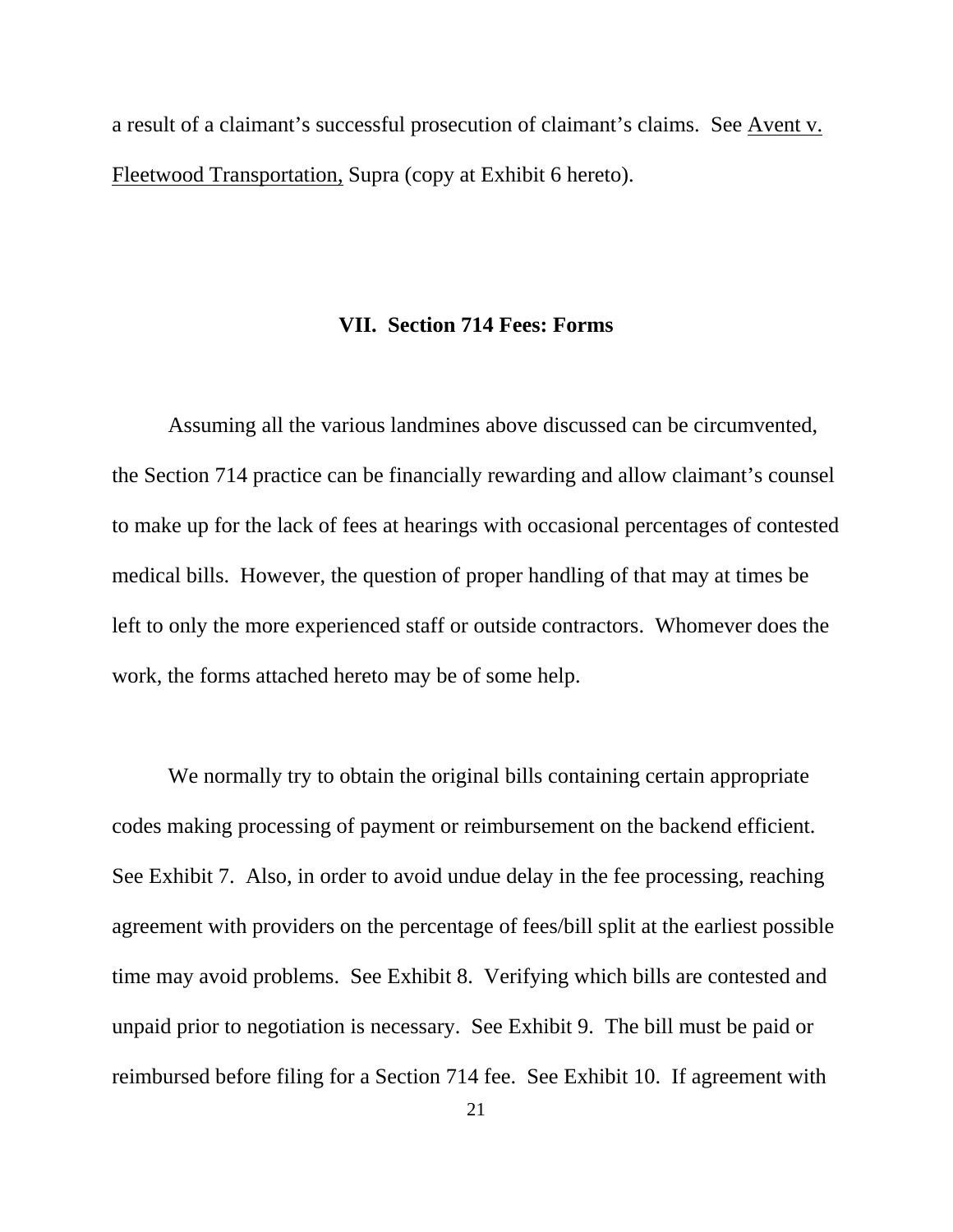providers or carriers is worked out, a consent order can be forwarded to the Commission. See Exhibit 11. Invoicing the providers and insurers may still be necessary, even if an agreement is reached. See Exhibit 12. Finally, for Section 714 cases, filing for a hearing is always an option. See Exhibit 13. Be sure to look at Rule 6 of the Rules of the Commission before filing for a hearing. See Exhibit 14.

# **VIII. Conclusion**

 Section 714 fees for lawyers and doctors are critical to both our ability to represent or the doctors' ability to care for workers' compensation claimants. We must make every effort to prevent workers' compensation carriers or health insurance carriers from unfairly reducing either medical bills or Section 714 fees.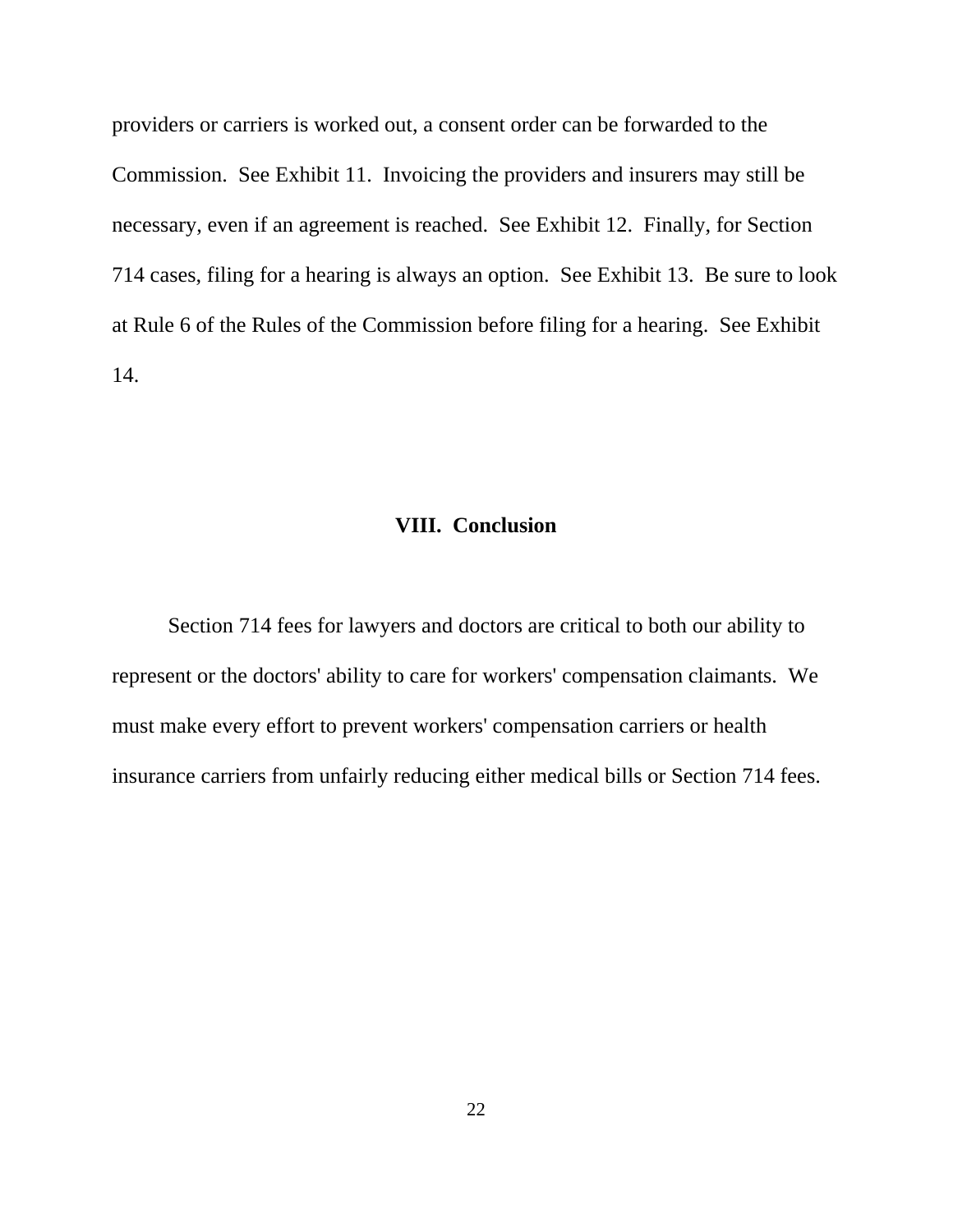## **Biography of Andrew J. Reinhardt**

 Member of the State Bars of Washington, D.C., Maryland & Virginia. Graduate of St. Lawrence University, 1975 Graduate of Syracuse University College of Law, 1979 Partner in law firm of Kerns, Kastenbaum & Reinhardt, PLC Active Member of the Virginia Trial Lawyers Association, the American Trial Lawyers Association, the Workplace Injury Litigation Group (WILG), the National Organization for Social Security Claimant's Representatives (NOSSCR) and the Richmond Bar Association. Frequent lecturer on topics related to personal injury, workers' compensation and social security disability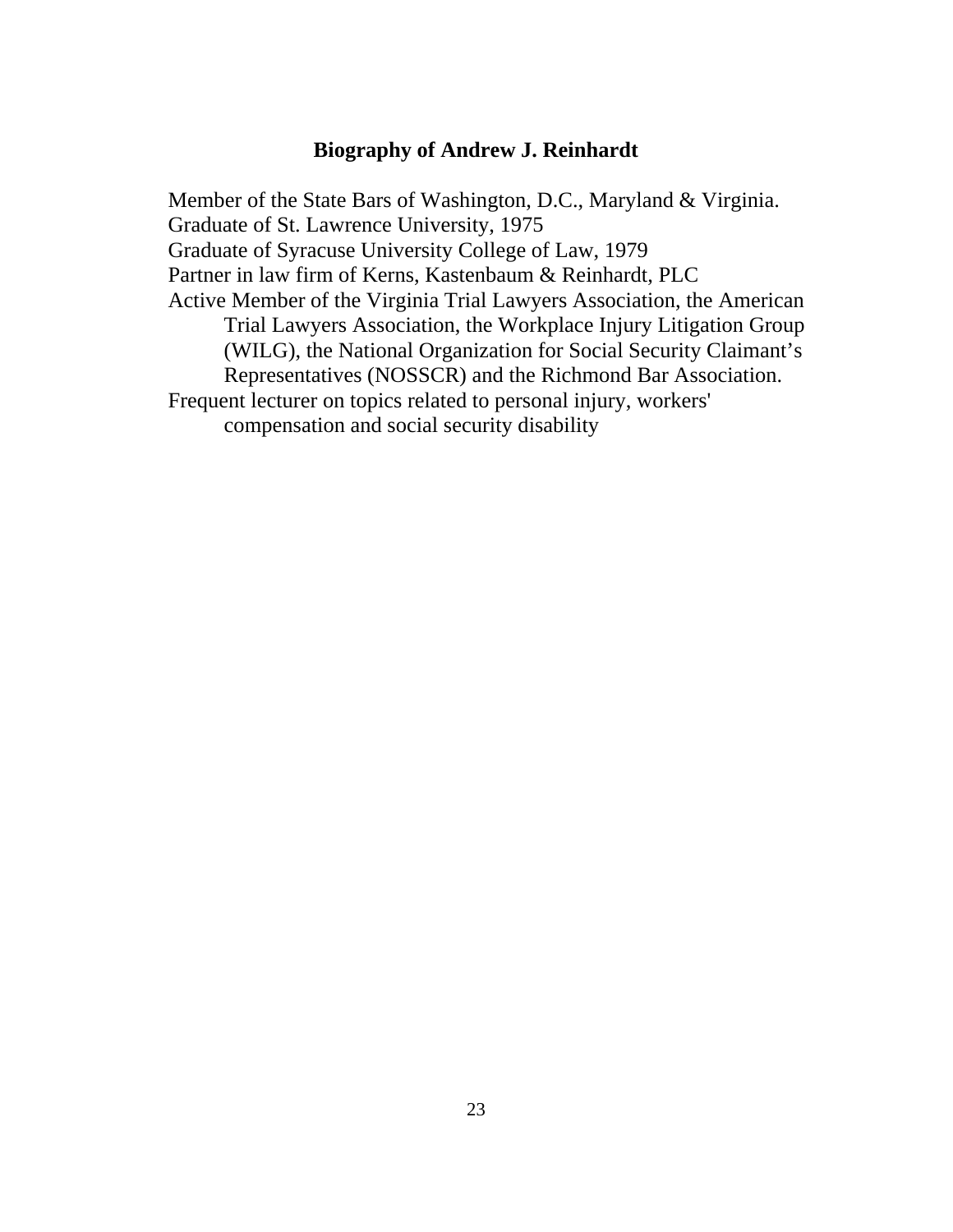#### **LIST OF EXHIBITS**

- **Exhibit 1: Watson v. Johnston Willis Hospital, VWC File No. 196-40-51 (September 26, 2003)**
- **Exhibit 2: Albers v. Virginia Beach Police, VWC File No. 200-81-04 (May 6, 2004)**
- **Exhibit 3: Melchor v. Trussway, Ltd., VWC File No. 181-56-46 (January 6, 2000)**
- **Exhibit 4: Leibovich v. Melchor, 35 Va. App. 51, 542 S.E.2d 795 (2001)**
- **Exhibit 5: Shaw v. Meadow Farms, Inc., VWC File No. 196-90-31 (August 26, 2002)**
- **Exhibit 6: Avent v. Fleetwood Transportation, VWC File No. 171-48-16 (April 8, 1998)**
- **Exhibit 7: Letter to provider to obtain medical bills**  - **HCFA Form** 
	- **UB-92 Form**
- **Exhibit 8: Letter to provider in regards to fees/bill split**  - **Consent Order awarding attorney's fees**
- **Exhibit 9: Letter to worker's compensation carrier to obtain an itemized statement of medical bill payments**